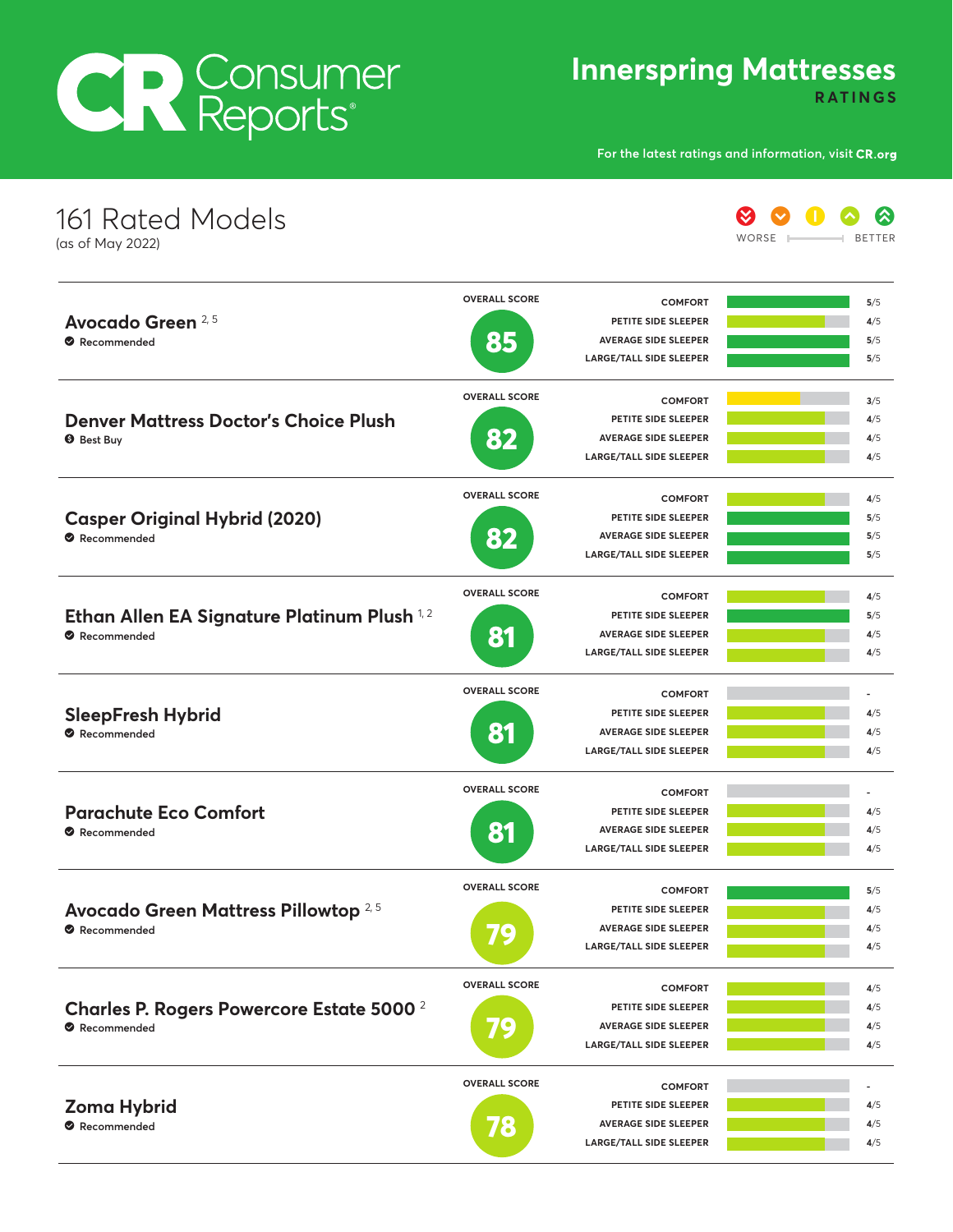

|                                                       | <b>OVERALL SCORE</b> | <b>COMFORT</b>                 | 3/5 |
|-------------------------------------------------------|----------------------|--------------------------------|-----|
| Kingsdown Select Malbec 16" Plush                     |                      | PETITE SIDE SLEEPER            | 4/5 |
| Recommended                                           | 78                   | <b>AVERAGE SIDE SLEEPER</b>    | 4/5 |
|                                                       |                      | <b>LARGE/TALL SIDE SLEEPER</b> | 4/5 |
|                                                       | <b>OVERALL SCORE</b> | <b>COMFORT</b>                 | 4/5 |
| <b>Casper Wave Hybrid</b>                             |                      | PETITE SIDE SLEEPER            | 4/5 |
| Recommended                                           |                      | <b>AVERAGE SIDE SLEEPER</b>    | 4/5 |
|                                                       | 78                   | <b>LARGE/TALL SIDE SLEEPER</b> | 4/5 |
|                                                       |                      |                                |     |
|                                                       | <b>OVERALL SCORE</b> | <b>COMFORT</b>                 | 3/5 |
| Beautyrest BR-800 12" Medium Firm                     |                      | PETITE SIDE SLEEPER            | 4/5 |
| <b>O</b> Best Buy                                     | 78                   | <b>AVERAGE SIDE SLEEPER</b>    | 4/5 |
|                                                       |                      | <b>LARGE/TALL SIDE SLEEPER</b> | 3/5 |
|                                                       | <b>OVERALL SCORE</b> | <b>COMFORT</b>                 |     |
| <b>Big Fig The Mattress for a Bigger Figure</b>       |                      | PETITE SIDE SLEEPER            | 4/5 |
| Recommended                                           |                      | <b>AVERAGE SIDE SLEEPER</b>    | 3/5 |
|                                                       |                      | <b>LARGE/TALL SIDE SLEEPER</b> | 3/5 |
|                                                       |                      |                                |     |
|                                                       | <b>OVERALL SCORE</b> | <b>COMFORT</b>                 | 4/5 |
| <b>Charles P. Rogers Real Bed</b> 2                   |                      | PETITE SIDE SLEEPER            | 4/5 |
| Recommended                                           | 76                   | <b>AVERAGE SIDE SLEEPER</b>    | 4/5 |
|                                                       |                      | <b>LARGE/TALL SIDE SLEEPER</b> | 3/5 |
|                                                       | <b>OVERALL SCORE</b> | <b>COMFORT</b>                 | 4/5 |
| <b>Tuft &amp; Needle Nod Hybrid</b>                   |                      | PETITE SIDE SLEEPER            | 4/5 |
| MAT-NODH-01-Q <sup>7</sup>                            |                      | <b>AVERAGE SIDE SLEEPER</b>    | 4/5 |
| <b>9</b> Best Buy                                     | 76                   | <b>LARGE/TALL SIDE SLEEPER</b> | 4/5 |
|                                                       |                      |                                |     |
|                                                       | <b>OVERALL SCORE</b> | <b>COMFORT</b>                 | 3/5 |
| Sealy Posturepedic Performance Copper II <sup>7</sup> |                      | PETITE SIDE SLEEPER            | 4/5 |
| Recommended                                           | 76                   | <b>AVERAGE SIDE SLEEPER</b>    | 4/5 |
|                                                       |                      | <b>LARGE/TALL SIDE SLEEPER</b> | 4/5 |
|                                                       | <b>OVERALL SCORE</b> | <b>COMFORT</b>                 | 4/5 |
| <b>Leesa Legend</b>                                   |                      | PETITE SIDE SLEEPER            | 4/5 |
| Recommended                                           | 76                   | <b>AVERAGE SIDE SLEEPER</b>    | 3/5 |
|                                                       |                      | <b>LARGE/TALL SIDE SLEEPER</b> | 3/5 |
|                                                       |                      |                                |     |
|                                                       |                      |                                |     |
|                                                       | <b>OVERALL SCORE</b> | <b>COMFORT</b>                 | 3/5 |
| <b>Beautyrest Silver BRS900-TSS</b>                   |                      | PETITE SIDE SLEEPER            | 4/5 |
| Medium Firm Tight Top <sup>7</sup>                    |                      | <b>AVERAGE SIDE SLEEPER</b>    | 4/5 |
| <b>O</b> Best Buy                                     | 15                   | <b>LARGE/TALL SIDE SLEEPER</b> | 3/5 |
|                                                       | <b>OVERALL SCORE</b> | <b>COMFORT</b>                 | 3/5 |
|                                                       |                      | PETITE SIDE SLEEPER            | 4/5 |
| Sealy Posturepedic Premium Silver Chill 7             |                      | <b>AVERAGE SIDE SLEEPER</b>    | 4/5 |
| Recommended                                           | 75                   | LARGE/TALL SIDE SLEEPER        | 3/5 |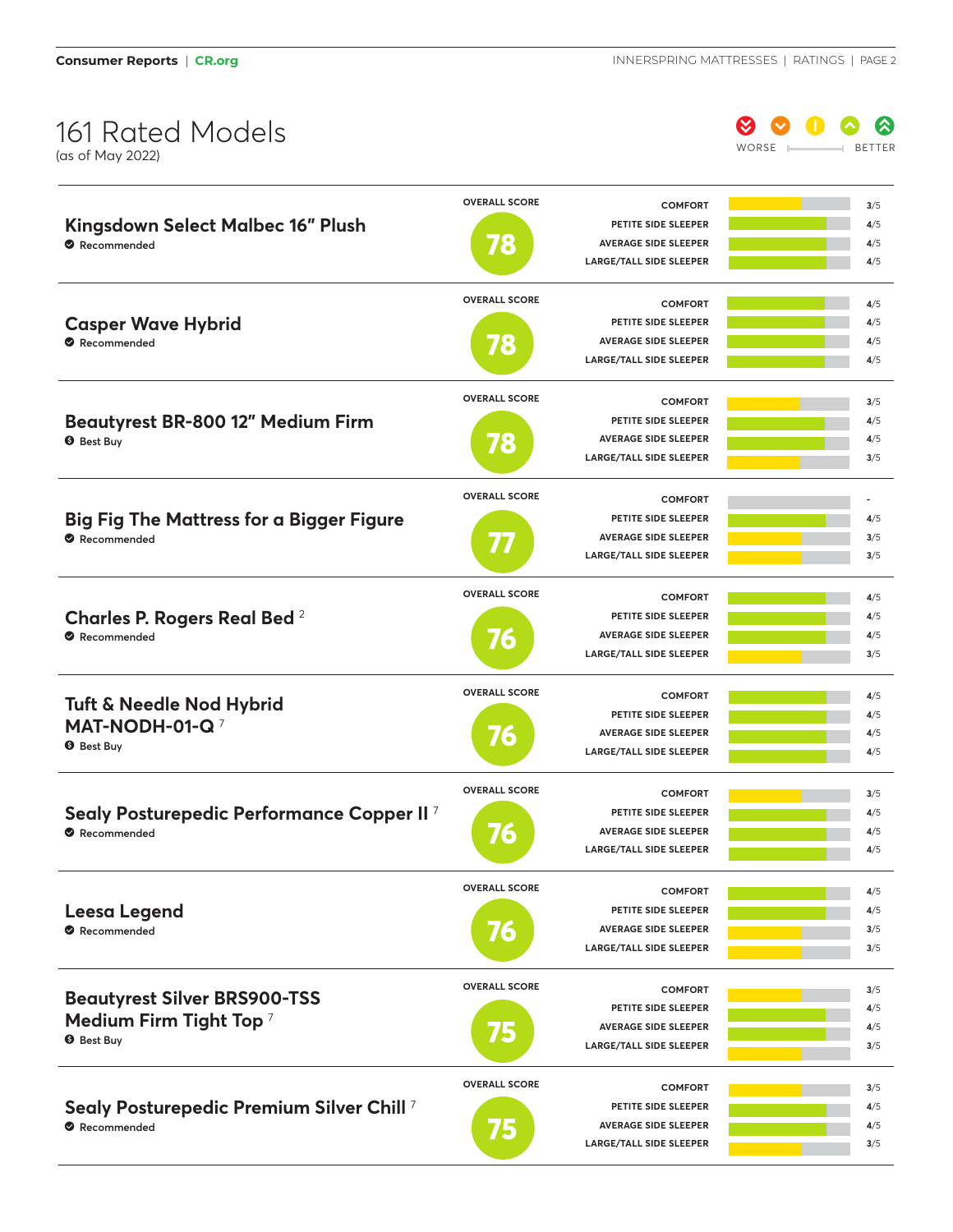

|                                                                  | <b>OVERALL SCORE</b> | <b>COMFORT</b>                                                |            |
|------------------------------------------------------------------|----------------------|---------------------------------------------------------------|------------|
| <b>Lull Luxe Hybrid</b>                                          |                      | PETITE SIDE SLEEPER                                           | 4/5        |
| Recommended                                                      | 75                   | <b>AVERAGE SIDE SLEEPER</b>                                   | 4/5        |
|                                                                  |                      | <b>LARGE/TALL SIDE SLEEPER</b>                                | 4/5        |
|                                                                  |                      |                                                               |            |
|                                                                  | <b>OVERALL SCORE</b> | <b>COMFORT</b>                                                |            |
| <b>Diamond Intention Hybrid</b>                                  |                      | PETITE SIDE SLEEPER                                           | 3/5        |
| Recommended                                                      | 75                   | <b>AVERAGE SIDE SLEEPER</b>                                   | 3/5        |
|                                                                  |                      | <b>LARGE/TALL SIDE SLEEPER</b>                                | 3/5        |
|                                                                  | <b>OVERALL SCORE</b> | <b>COMFORT</b>                                                | 3/5        |
| <b>Sealy Posturepedic Lawson LTD</b>                             |                      | PETITE SIDE SLEEPER                                           | 4/5        |
| Cushion Firm <sup>1</sup>                                        |                      | <b>AVERAGE SIDE SLEEPER</b>                                   | 3/5        |
| <b>O</b> Best Buy                                                | <b>VF</b>            | <b>LARGE/TALL SIDE SLEEPER</b>                                | 3/5        |
|                                                                  |                      |                                                               |            |
|                                                                  | <b>OVERALL SCORE</b> | <b>COMFORT</b>                                                | 3/5        |
| <b>Beautyrest PressureSmart 11.5" Firm</b>                       |                      | PETITE SIDE SLEEPER                                           | 4/5        |
| Recommended                                                      | 15                   | <b>AVERAGE SIDE SLEEPER</b>                                   | 3/5        |
|                                                                  |                      | <b>LARGE/TALL SIDE SLEEPER</b>                                | 3/5        |
|                                                                  | <b>OVERALL SCORE</b> |                                                               |            |
|                                                                  |                      | <b>COMFORT</b>                                                | 4/5        |
| Tuft & Needle Hybrid with Pillow top $^7$                        |                      | PETITE SIDE SLEEPER                                           | 4/5        |
| Recommended                                                      | 15                   | <b>AVERAGE SIDE SLEEPER</b>                                   | 4/5        |
|                                                                  |                      | <b>LARGE/TALL SIDE SLEEPER</b>                                | 4/5        |
|                                                                  | <b>OVERALL SCORE</b> | <b>COMFORT</b>                                                | 3/5        |
| King Koil Luxury Almond 13" Plush                                |                      | PETITE SIDE SLEEPER                                           | 4/5        |
| Recommended                                                      | 74                   | <b>AVERAGE SIDE SLEEPER</b>                                   | 4/5        |
|                                                                  |                      | <b>LARGE/TALL SIDE SLEEPER</b>                                | 4/5        |
|                                                                  | <b>OVERALL SCORE</b> |                                                               |            |
|                                                                  |                      | <b>COMFORT</b>                                                | 4/5        |
| <b>My Green Mattress Natural Escape</b>                          |                      | PETITE SIDE SLEEPER<br><b>AVERAGE SIDE SLEEPER</b>            | 4/5        |
| Recommended                                                      |                      | <b>LARGE/TALL SIDE SLEEPER</b>                                | 4/5<br>4/5 |
|                                                                  |                      |                                                               |            |
|                                                                  | <b>OVERALL SCORE</b> | <b>COMFORT</b>                                                | 4/5        |
|                                                                  |                      |                                                               |            |
|                                                                  |                      | PETITE SIDE SLEEPER                                           | 4/5        |
| <b>Brooklyn Bedding Titan for Plus Size Sleep</b><br>Recommended |                      | <b>AVERAGE SIDE SLEEPER</b>                                   | 3/5        |
|                                                                  | 74                   | <b>LARGE/TALL SIDE SLEEPER</b>                                | 3/5        |
|                                                                  |                      |                                                               |            |
|                                                                  | <b>OVERALL SCORE</b> | <b>COMFORT</b>                                                | 3/5        |
| <b>Beautyrest Black L-Class 1,7</b>                              |                      | PETITE SIDE SLEEPER                                           | 3/5        |
| Recommended                                                      | 74                   | <b>AVERAGE SIDE SLEEPER</b>                                   | 4/5        |
|                                                                  |                      | <b>LARGE/TALL SIDE SLEEPER</b>                                | 4/5        |
|                                                                  | <b>OVERALL SCORE</b> |                                                               |            |
|                                                                  |                      | <b>COMFORT</b>                                                |            |
| Bedgear M3 1.0 Medium Firm 7                                     |                      | PETITE SIDE SLEEPER                                           | 4/5        |
| Recommended                                                      |                      | <b>AVERAGE SIDE SLEEPER</b><br><b>LARGE/TALL SIDE SLEEPER</b> | 4/5<br>3/5 |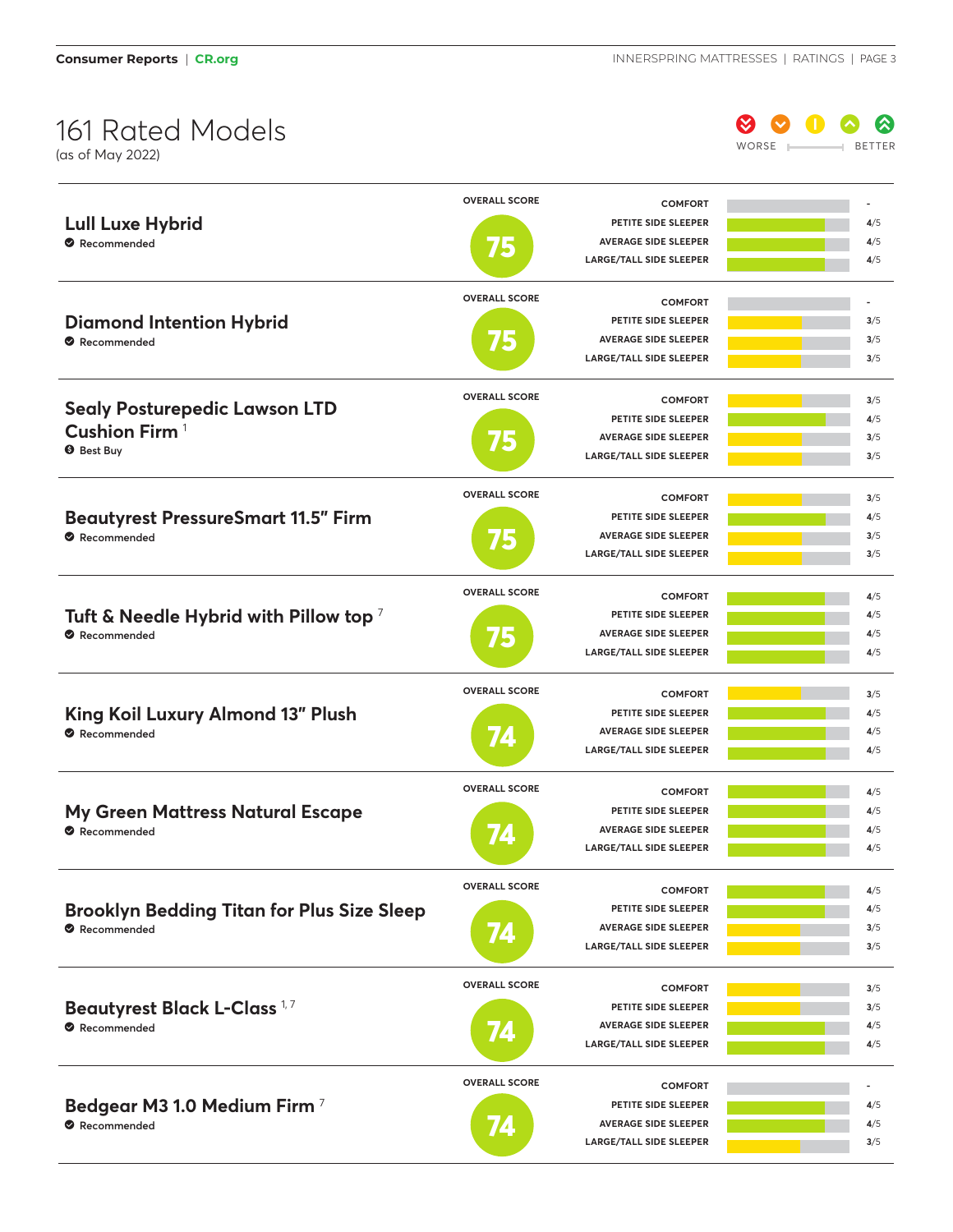

| <b>Sealy Posturepedic Plus Opportune II</b><br>Recommended                                     | <b>OVERALL SCORE</b><br>Z.  | <b>COMFORT</b><br>PETITE SIDE SLEEPER<br><b>AVERAGE SIDE SLEEPER</b><br><b>LARGE/TALL SIDE SLEEPER</b>        | 3/5<br>4/5<br>4/5<br>4/5 |
|------------------------------------------------------------------------------------------------|-----------------------------|---------------------------------------------------------------------------------------------------------------|--------------------------|
| <b>Allswell Luxe Hybrid</b><br><b>O</b> Best Buy                                               | <b>OVERALL SCORE</b><br>74  | <b>COMFORT</b><br>PETITE SIDE SLEEPER<br><b>AVERAGE SIDE SLEEPER</b><br><b>LARGE/TALL SIDE SLEEPER</b>        | 3/5<br>4/5<br>4/5<br>3/5 |
| <b>Sealy Posturepedic Summer Rose</b><br>12" Medium<br><b>O</b> Best Buy                       | <b>OVERALL SCORE</b><br>VE. | <b>COMFORT</b><br>PETITE SIDE SLEEPER<br><b>AVERAGE SIDE SLEEPER</b><br><b>LARGE/TALL SIDE SLEEPER</b>        | 3/5<br>3/5<br>3/5<br>4/5 |
| <b>Stearns &amp; Foster Estate Hurston 14"</b><br><b>Cushion firm tight top</b><br>Recommended | <b>OVERALL SCORE</b><br>73  | <b>COMFORT</b><br>PETITE SIDE SLEEPER<br><b>AVERAGE SIDE SLEEPER</b><br><b>LARGE/TALL SIDE SLEEPER</b>        | 4/5<br>4/5<br>4/5<br>4/5 |
| <b>Purple 3</b><br>Recommended                                                                 | <b>OVERALL SCORE</b><br>73  | <b>COMFORT</b><br><b>PETITE SIDE SLEEPER</b><br><b>AVERAGE SIDE SLEEPER</b><br><b>LARGE/TALL SIDE SLEEPER</b> | 4/5<br>4/5<br>4/5<br>4/5 |
| <b>Purple 2 Hybrid Firm</b><br>Recommended                                                     | <b>OVERALL SCORE</b><br>73  | <b>COMFORT</b><br>PETITE SIDE SLEEPER<br><b>AVERAGE SIDE SLEEPER</b><br><b>LARGE/TALL SIDE SLEEPER</b>        | 4/5<br>4/5<br>4/5<br>4/5 |
| Serta Perfect Sleeper Elite Trelleburg II<br><b>11.5" Firm</b><br>Recommended                  | <b>OVERALL SCORE</b><br>Æ   | <b>COMFORT</b><br>PETITE SIDE SLEEPER<br><b>AVERAGE SIDE SLEEPER</b><br><b>LARGE/TALL SIDE SLEEPER</b>        | 3/5<br>4/5<br>3/5<br>3/5 |
| <b>Saatva Classic Luxury Firm Eurotop</b><br>Recommended                                       | <b>OVERALL SCORE</b><br>73  | <b>COMFORT</b><br>PETITE SIDE SLEEPER<br><b>AVERAGE SIDE SLEEPER</b><br><b>LARGE/TALL SIDE SLEEPER</b>        | 4/5<br>3/5<br>4/5<br>4/5 |
| <b>Diamond Transformation Hybrid</b><br>Recommended                                            | <b>OVERALL SCORE</b><br>'E) | <b>COMFORT</b><br>PETITE SIDE SLEEPER<br><b>AVERAGE SIDE SLEEPER</b><br><b>LARGE/TALL SIDE SLEEPER</b>        | 4/5<br>4/5<br>4/5        |
| <b>Birch by Helix Natural</b><br>Recommended                                                   | <b>OVERALL SCORE</b><br>Æ   | <b>COMFORT</b><br>PETITE SIDE SLEEPER<br><b>AVERAGE SIDE SLEEPER</b><br><b>LARGE/TALL SIDE SLEEPER</b>        | 4/5<br>4/5<br>3/5        |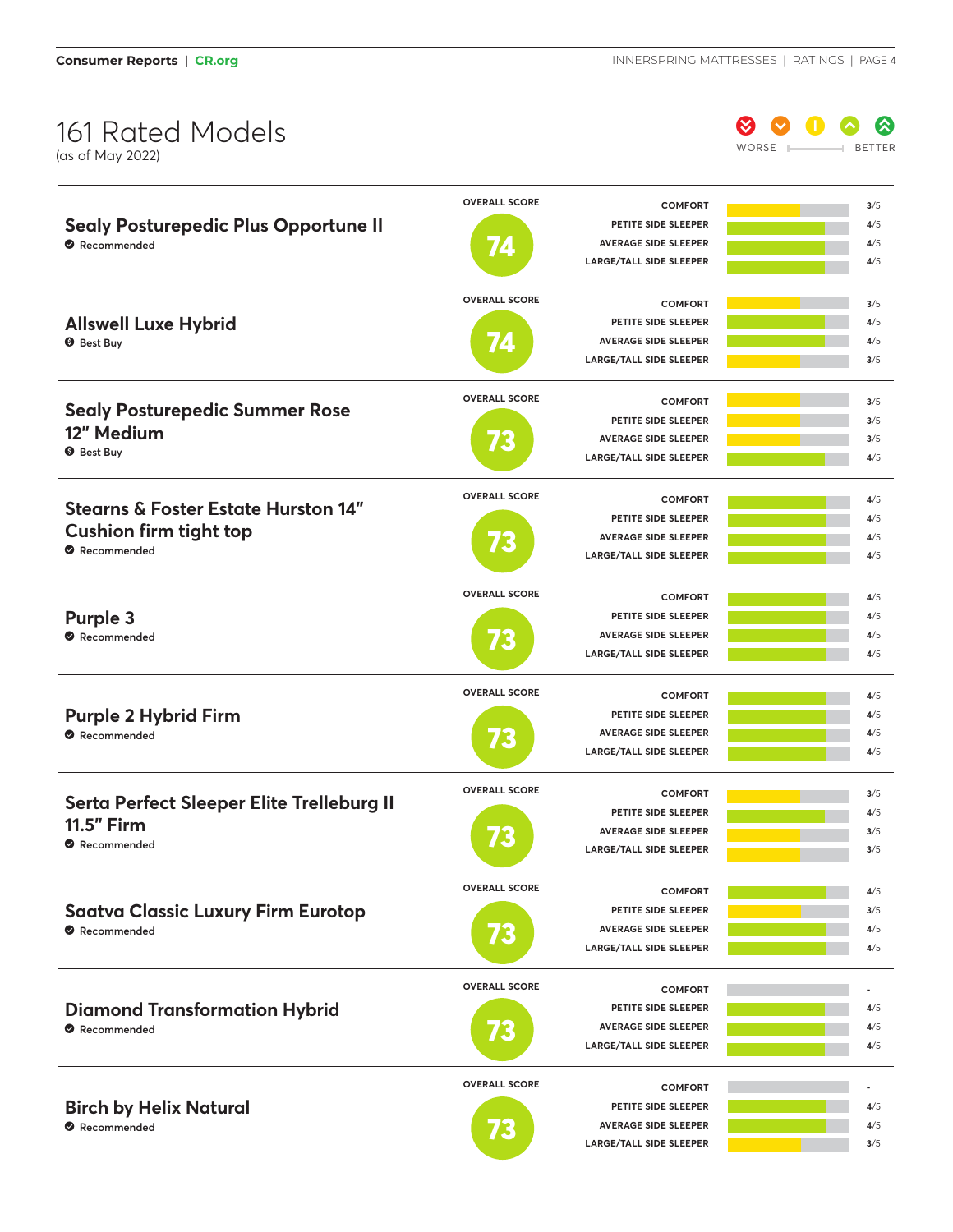

|                                                 | <b>OVERALL SCORE</b> | <b>COMFORT</b>                 | 4/5 |
|-------------------------------------------------|----------------------|--------------------------------|-----|
| <b>Puffy Lux Hybrid</b>                         |                      | PETITE SIDE SLEEPER            | 4/5 |
| Recommended                                     |                      | <b>AVERAGE SIDE SLEEPER</b>    | 4/5 |
|                                                 |                      | <b>LARGE/TALL SIDE SLEEPER</b> | 4/5 |
|                                                 |                      |                                |     |
|                                                 | <b>OVERALL SCORE</b> | <b>COMFORT</b>                 | 4/5 |
| Ethan Allen EA Signature Firm 1                 |                      | PETITE SIDE SLEEPER            | 4/5 |
| Recommended                                     | <b>X</b>             | <b>AVERAGE SIDE SLEEPER</b>    | 4/5 |
|                                                 |                      | <b>LARGE/TALL SIDE SLEEPER</b> | 4/5 |
|                                                 | <b>OVERALL SCORE</b> |                                |     |
|                                                 |                      | <b>COMFORT</b>                 |     |
| <b>Awara Organic Luxury Hybrid</b>              |                      | PETITE SIDE SLEEPER            | 4/5 |
| Recommended                                     | VE.                  | <b>AVERAGE SIDE SLEEPER</b>    | 4/5 |
|                                                 |                      | <b>LARGE/TALL SIDE SLEEPER</b> | 4/5 |
|                                                 | <b>OVERALL SCORE</b> | <b>COMFORT</b>                 | 3/5 |
|                                                 |                      | PETITE SIDE SLEEPER            | 4/5 |
| <b>Denver Mattress Doctor's Choice Euro Top</b> | $\boldsymbol{V}$     | <b>AVERAGE SIDE SLEEPER</b>    | 4/5 |
|                                                 |                      | <b>LARGE/TALL SIDE SLEEPER</b> | 4/5 |
|                                                 |                      |                                |     |
|                                                 | <b>OVERALL SCORE</b> | <b>COMFORT</b>                 | 3/5 |
|                                                 |                      | PETITE SIDE SLEEPER            | 4/5 |
| Serta iComfort CF 2000 12.5" Hybrid Firm        |                      | <b>AVERAGE SIDE SLEEPER</b>    | 4/5 |
|                                                 | 72                   | <b>LARGE/TALL SIDE SLEEPER</b> | 3/5 |
|                                                 |                      |                                |     |
|                                                 | <b>OVERALL SCORE</b> | <b>COMFORT</b>                 | 4/5 |
| <b>Saatva HD</b>                                |                      | PETITE SIDE SLEEPER            | 4/5 |
|                                                 |                      | <b>AVERAGE SIDE SLEEPER</b>    | 4/5 |
|                                                 |                      | <b>LARGE/TALL SIDE SLEEPER</b> | 4/5 |
|                                                 |                      |                                |     |
|                                                 | <b>OVERALL SCORE</b> | <b>COMFORT</b>                 | 3/5 |
| Kingsdown Crown Imperial Empire 1,7             |                      | PETITE SIDE SLEEPER            | 4/5 |
|                                                 |                      | <b>AVERAGE SIDE SLEEPER</b>    | 4/5 |
|                                                 |                      | <b>LARGE/TALL SIDE SLEEPER</b> | 4/5 |
|                                                 | <b>OVERALL SCORE</b> | <b>COMFORT</b>                 | 3/5 |
| <b>Sealy Response Performance Elm</b>           |                      | PETITE SIDE SLEEPER            | 4/5 |
| Avenue Firm 11 <sup>1</sup>                     |                      | <b>AVERAGE SIDE SLEEPER</b>    | 4/5 |
|                                                 | 72                   | <b>LARGE/TALL SIDE SLEEPER</b> | 4/5 |
|                                                 |                      |                                |     |
|                                                 | <b>OVERALL SCORE</b> | <b>COMFORT</b>                 |     |
|                                                 |                      | PETITE SIDE SLEEPER            | 4/5 |
| <b>Duxiana DUX 1001</b>                         | 72                   | <b>AVERAGE SIDE SLEEPER</b>    | 4/5 |
|                                                 |                      | <b>LARGE/TALL SIDE SLEEPER</b> | 5/5 |
|                                                 |                      |                                |     |
|                                                 | <b>OVERALL SCORE</b> | <b>COMFORT</b>                 | 4/5 |
|                                                 |                      | PETITE SIDE SLEEPER            | 4/5 |
| Helix Sleep Midnight Luxe 1,7                   |                      | <b>AVERAGE SIDE SLEEPER</b>    | 4/5 |
|                                                 |                      | LARGE/TALL SIDE SLEEPER        | 4/5 |
|                                                 |                      |                                |     |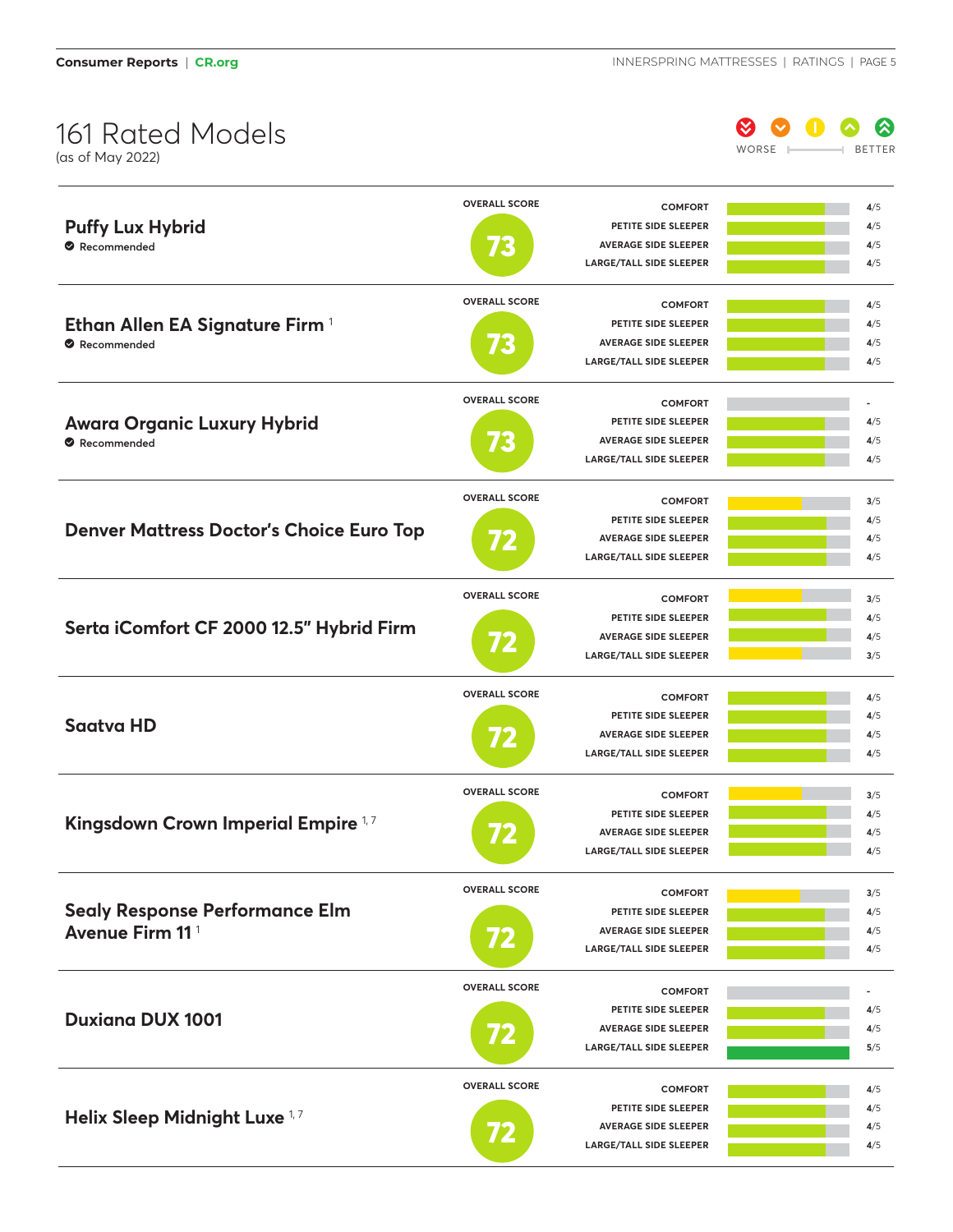

|                                                    | <b>OVERALL SCORE</b> | <b>COMFORT</b>                 | 4/5 |
|----------------------------------------------------|----------------------|--------------------------------|-----|
| <b>WinkBeds The Plus</b>                           |                      | PETITE SIDE SLEEPER            | 4/5 |
|                                                    |                      | <b>AVERAGE SIDE SLEEPER</b>    | 4/5 |
|                                                    |                      | <b>LARGE/TALL SIDE SLEEPER</b> | 4/5 |
|                                                    | <b>OVERALL SCORE</b> | <b>COMFORT</b>                 | 4/5 |
|                                                    |                      | PETITE SIDE SLEEPER            | 4/5 |
| <b>Casper Nova Hybrid</b>                          |                      | <b>AVERAGE SIDE SLEEPER</b>    | 4/5 |
|                                                    |                      | <b>LARGE/TALL SIDE SLEEPER</b> | 4/5 |
|                                                    |                      |                                |     |
|                                                    | <b>OVERALL SCORE</b> | <b>COMFORT</b>                 | 3/5 |
| Sealy Posturepedic Essentials Trust II?            |                      | PETITE SIDE SLEEPER            | 4/5 |
|                                                    | 72                   | <b>AVERAGE SIDE SLEEPER</b>    | 3/5 |
|                                                    |                      | <b>LARGE/TALL SIDE SLEEPER</b> | 3/5 |
|                                                    | <b>OVERALL SCORE</b> | <b>COMFORT</b>                 | 4/5 |
|                                                    |                      | PETITE SIDE SLEEPER            | 4/5 |
| <b>DreamCloud Tight Top</b>                        | 72                   | <b>AVERAGE SIDE SLEEPER</b>    | 4/5 |
|                                                    |                      | <b>LARGE/TALL SIDE SLEEPER</b> | 4/5 |
|                                                    |                      |                                |     |
|                                                    | <b>OVERALL SCORE</b> | <b>COMFORT</b>                 | 4/5 |
| <b>Stearns &amp; Foster Estate Rockwell Luxury</b> |                      | PETITE SIDE SLEEPER            | 4/5 |
| Ultra Firm 13.5 Inch $^7$                          | 72                   | <b>AVERAGE SIDE SLEEPER</b>    | 3/5 |
|                                                    |                      | <b>LARGE/TALL SIDE SLEEPER</b> | 3/5 |
|                                                    | <b>OVERALL SCORE</b> | <b>COMFORT</b>                 | 3/5 |
| <b>Sealy Posturepedic Response Performance</b>     |                      | PETITE SIDE SLEEPER            | 3/5 |
| <b>Mountain Ridge IV Cushion Firm Pillow Top</b>   | 72                   | <b>AVERAGE SIDE SLEEPER</b>    | 3/5 |
|                                                    |                      | <b>LARGE/TALL SIDE SLEEPER</b> | 3/5 |
|                                                    | <b>OVERALL SCORE</b> | <b>COMFORT</b>                 | 4/5 |
|                                                    |                      | PETITE SIDE SLEEPER            | 4/5 |
| <b>Leesa Hybrid Mattress</b>                       |                      | <b>AVERAGE SIDE SLEEPER</b>    | 3/5 |
|                                                    |                      | <b>LARGE/TALL SIDE SLEEPER</b> | 3/5 |
|                                                    | <b>OVERALL SCORE</b> |                                |     |
|                                                    |                      | <b>COMFORT</b>                 | 4/5 |
| Stearns & Foster Lux Estate Cassatt 1,7            |                      | PETITE SIDE SLEEPER            | 4/5 |
|                                                    |                      | <b>AVERAGE SIDE SLEEPER</b>    | 3/5 |
|                                                    |                      | <b>LARGE/TALL SIDE SLEEPER</b> | 3/5 |
|                                                    | <b>OVERALL SCORE</b> | <b>COMFORT</b>                 |     |
| <b>MLily Fusion Luxe</b>                           |                      | PETITE SIDE SLEEPER            | 4/5 |
|                                                    |                      | <b>AVERAGE SIDE SLEEPER</b>    | 3/5 |
|                                                    |                      | <b>LARGE/TALL SIDE SLEEPER</b> | 3/5 |
|                                                    | <b>OVERALL SCORE</b> | <b>COMFORT</b>                 | 3/5 |
| Sealy Posturepedic Mountain Ridge V                |                      | PETITE SIDE SLEEPER            | 3/5 |
| Medium 11.5"                                       |                      | <b>AVERAGE SIDE SLEEPER</b>    | 3/5 |
|                                                    |                      | <b>LARGE/TALL SIDE SLEEPER</b> | 3/5 |
|                                                    |                      |                                |     |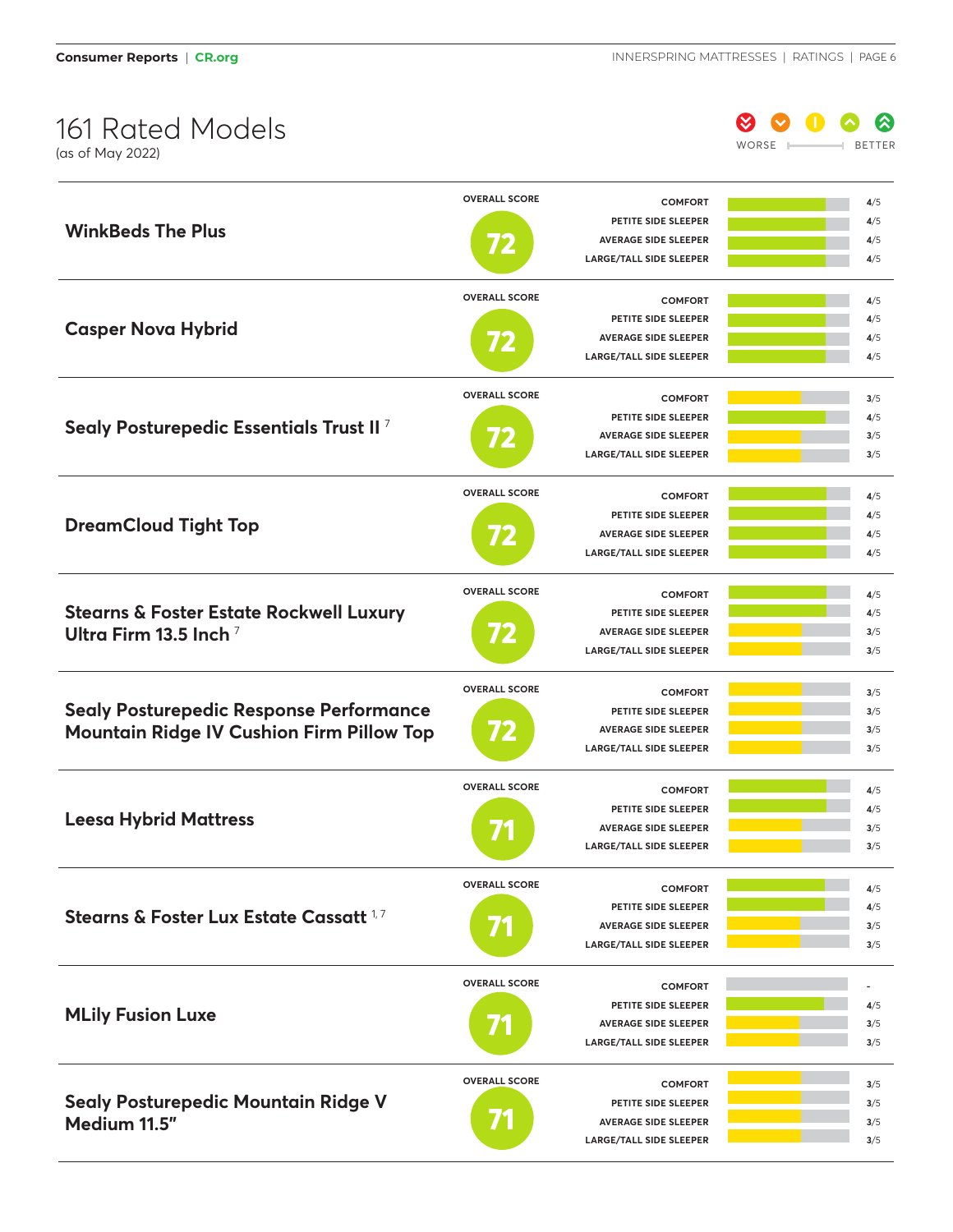(as of May 2022)

0 0 0 9 WORSE **BETTER** 

|                                                 | <b>OVERALL SCORE</b> | <b>COMFORT</b>                                         |               |
|-------------------------------------------------|----------------------|--------------------------------------------------------|---------------|
| <b>Layla Sleep Hybrid Mattress Firm</b>         |                      | PETITE SIDE SLEEPER                                    | 4/5           |
|                                                 |                      | <b>AVERAGE SIDE SLEEPER</b>                            | 4/5           |
|                                                 |                      | <b>LARGE/TALL SIDE SLEEPER</b>                         | 3/5           |
|                                                 | <b>OVERALL SCORE</b> | <b>COMFORT</b>                                         | 4/5           |
|                                                 |                      | PETITE SIDE SLEEPER                                    | 4/5           |
| <b>Brentwood Home Oceano Luxury Hybrid</b>      |                      | <b>AVERAGE SIDE SLEEPER</b>                            | 4/5           |
|                                                 |                      | <b>LARGE/TALL SIDE SLEEPER</b>                         | 4/5           |
|                                                 | <b>OVERALL SCORE</b> | <b>COMFORT</b>                                         | 3/5           |
| <b>Sealy Response Performance Beech Street</b>  |                      | PETITE SIDE SLEEPER                                    | 3/5           |
| <b>Eurotop Cushion Firm 1,7</b>                 |                      | <b>AVERAGE SIDE SLEEPER</b>                            | 3/5           |
|                                                 |                      | <b>LARGE/TALL SIDE SLEEPER</b>                         | 3/5           |
|                                                 | <b>OVERALL SCORE</b> |                                                        |               |
|                                                 |                      | <b>COMFORT</b>                                         | 3/5           |
| Sealy Posturepedic Performance Kelburn II       |                      | PETITE SIDE SLEEPER                                    | 4/5           |
|                                                 | 70                   | <b>AVERAGE SIDE SLEEPER</b>                            | 4/5           |
|                                                 |                      | <b>LARGE/TALL SIDE SLEEPER</b>                         | 4/5           |
|                                                 | <b>OVERALL SCORE</b> | <b>COMFORT</b>                                         | 3/5           |
| <b>Serta Perfect Sleeper Hybrid</b>             |                      | PETITE SIDE SLEEPER                                    | 4/5           |
| Standale II Luxury Firm 1,7                     | 40                   | <b>AVERAGE SIDE SLEEPER</b>                            | 4/5           |
|                                                 |                      | <b>LARGE/TALL SIDE SLEEPER</b>                         | 3/5           |
|                                                 |                      |                                                        |               |
|                                                 |                      |                                                        |               |
|                                                 | <b>OVERALL SCORE</b> | <b>COMFORT</b>                                         | 4/5           |
|                                                 |                      | PETITE SIDE SLEEPER                                    | 4/5           |
| <b>Bob-O-Pedic Copper Sport Hybrid Plush</b>    | 0                    | <b>AVERAGE SIDE SLEEPER</b>                            | 4/5           |
|                                                 |                      | <b>LARGE/TALL SIDE SLEEPER</b>                         | 4/5           |
|                                                 | <b>OVERALL SCORE</b> | <b>COMFORT</b>                                         | 3/5           |
|                                                 |                      | PETITE SIDE SLEEPER                                    | 3/5           |
| <b>Sealy Posturepedic Plus Warrenville</b>      |                      | <b>AVERAGE SIDE SLEEPER</b>                            | 3/5           |
| V 13 Inch Medium                                | 0)                   | <b>LARGE/TALL SIDE SLEEPER</b>                         | 3/5           |
|                                                 |                      |                                                        |               |
|                                                 | <b>OVERALL SCORE</b> | <b>COMFORT</b>                                         | $\frac{1}{2}$ |
|                                                 |                      | PETITE SIDE SLEEPER                                    | 3/5           |
| OrganicPedic by OMI Stella <sup>2</sup>         | 0                    | <b>AVERAGE SIDE SLEEPER</b>                            | 3/5           |
|                                                 |                      | LARGE/TALL SIDE SLEEPER                                | 3/5           |
|                                                 | <b>OVERALL SCORE</b> | <b>COMFORT</b>                                         | 3/5           |
|                                                 |                      | PETITE SIDE SLEEPER                                    | 4/5           |
| <b>Restonic Biltmore Ornate Super Pillowtop</b> |                      | <b>AVERAGE SIDE SLEEPER</b>                            | 4/5           |
|                                                 | 0                    | <b>LARGE/TALL SIDE SLEEPER</b>                         | 4/5           |
|                                                 |                      |                                                        |               |
|                                                 | <b>OVERALL SCORE</b> | <b>COMFORT</b>                                         | 3/5           |
|                                                 |                      | PETITE SIDE SLEEPER                                    | 3/5           |
| <b>Beautyrest BRX1000-IP</b>                    | <b>ZO</b>            | <b>AVERAGE SIDE SLEEPER</b><br>LARGE/TALL SIDE SLEEPER | 3/5<br>3/5    |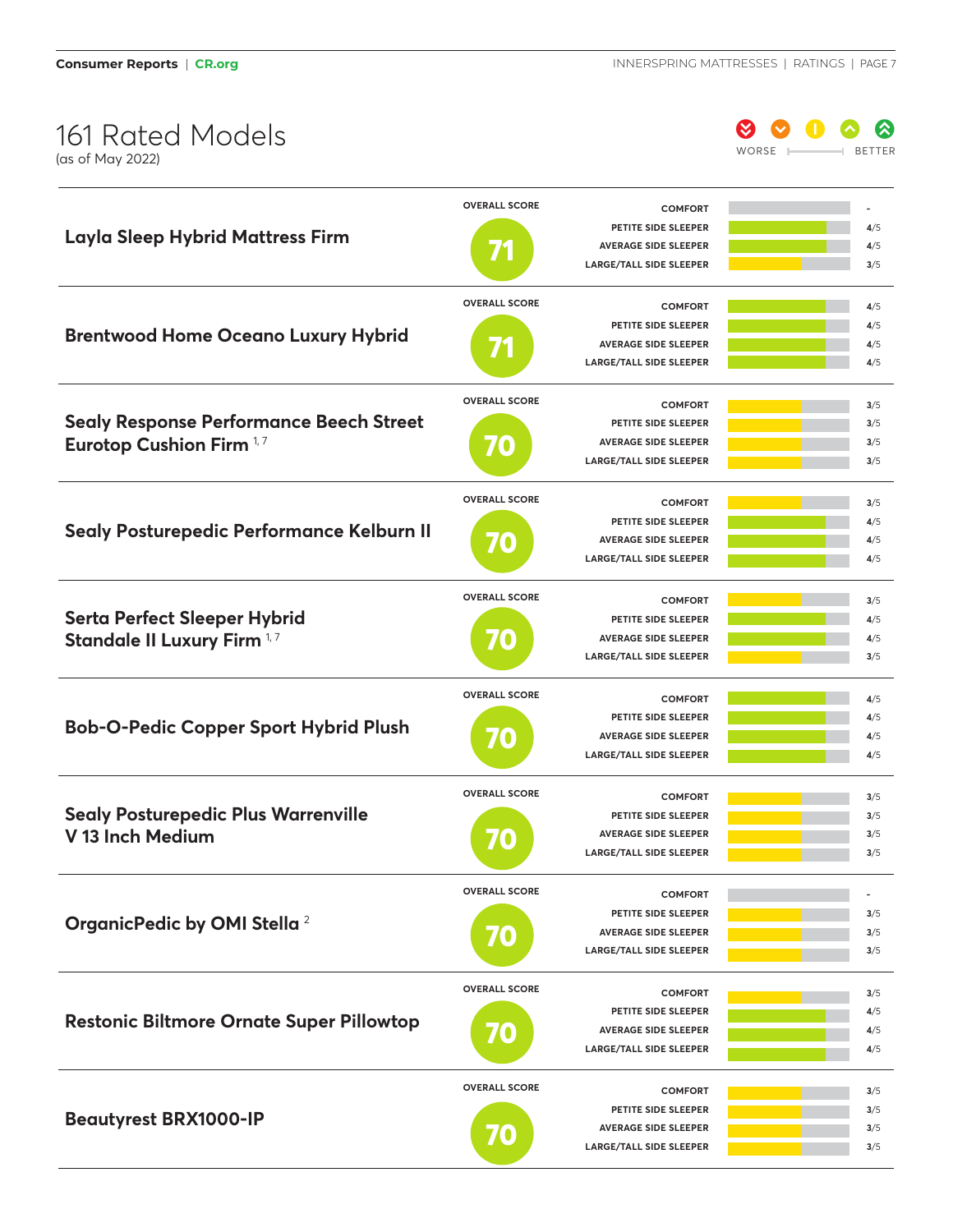(as of May 2022)

0 0 0 9 9 WORSE **BETTER** 

|                                                  | <b>OVERALL SCORE</b> | <b>COMFORT</b>                 | 4/5 |
|--------------------------------------------------|----------------------|--------------------------------|-----|
|                                                  |                      | PETITE SIDE SLEEPER            | 4/5 |
| <b>Amerisleep AS3h Hybrid</b>                    | $\bullet$            | <b>AVERAGE SIDE SLEEPER</b>    | 4/5 |
|                                                  |                      | <b>LARGE/TALL SIDE SLEEPER</b> | 3/5 |
|                                                  | <b>OVERALL SCORE</b> | <b>COMFORT</b>                 | 3/5 |
|                                                  |                      | PETITE SIDE SLEEPER            | 4/5 |
| Serta Hotel Beds Concierge Suite II <sup>1</sup> |                      | <b>AVERAGE SIDE SLEEPER</b>    | 4/5 |
|                                                  | 0                    | <b>LARGE/TALL SIDE SLEEPER</b> | 4/5 |
|                                                  |                      |                                |     |
|                                                  | <b>OVERALL SCORE</b> | <b>COMFORT</b>                 |     |
| <b>Amore Beds Hybrid</b> <sup>1,7</sup>          |                      | PETITE SIDE SLEEPER            | 4/5 |
|                                                  | 0                    | <b>AVERAGE SIDE SLEEPER</b>    | 3/5 |
|                                                  |                      | <b>LARGE/TALL SIDE SLEEPER</b> | 3/5 |
|                                                  | <b>OVERALL SCORE</b> | <b>COMFORT</b>                 | 3/5 |
| <b>Denver Mattress Doctor's Choice</b>           |                      | PETITE SIDE SLEEPER            | 4/5 |
| <b>Hybrid Euro Top</b>                           | 40                   | <b>AVERAGE SIDE SLEEPER</b>    | 4/5 |
|                                                  |                      | <b>LARGE/TALL SIDE SLEEPER</b> | 4/5 |
|                                                  |                      |                                |     |
|                                                  | <b>OVERALL SCORE</b> | <b>COMFORT</b>                 | 3/5 |
|                                                  |                      | PETITE SIDE SLEEPER            | 4/5 |
| Serta iSeries Hybrid 2000                        | <b>ZO</b>            | <b>AVERAGE SIDE SLEEPER</b>    | 3/5 |
|                                                  |                      | <b>LARGE/TALL SIDE SLEEPER</b> | 3/5 |
|                                                  | <b>OVERALL SCORE</b> | <b>COMFORT</b>                 | 4/5 |
| <b>WinkBeds The WinkBed Luxury</b>               |                      | PETITE SIDE SLEEPER            | 3/5 |
| <b>Firm Hybrid</b>                               |                      | <b>AVERAGE SIDE SLEEPER</b>    | 3/5 |
|                                                  | 70                   | <b>LARGE/TALL SIDE SLEEPER</b> | 3/5 |
|                                                  |                      |                                |     |
|                                                  | <b>OVERALL SCORE</b> | <b>COMFORT</b>                 | 3/5 |
|                                                  |                      | PETITE SIDE SLEEPER            | 4/5 |
| <b>Beautyrest Beyond 14.5"</b>                   | 69                   | <b>AVERAGE SIDE SLEEPER</b>    | 4/5 |
|                                                  |                      | <b>LARGE/TALL SIDE SLEEPER</b> | 4/5 |
|                                                  | <b>OVERALL SCORE</b> | <b>COMFORT</b>                 | 3/5 |
|                                                  |                      | PETITE SIDE SLEEPER            | 3/5 |
| Serta iSeries Hybrid 1000                        |                      | <b>AVERAGE SIDE SLEEPER</b>    | 3/5 |
|                                                  | 69                   | LARGE/TALL SIDE SLEEPER        | 3/5 |
|                                                  |                      |                                |     |
|                                                  | <b>OVERALL SCORE</b> | <b>COMFORT</b>                 | 3/5 |
| <b>Sealy Posturepedic Plus Warrenville</b>       |                      | PETITE SIDE SLEEPER            | 3/5 |
| V 12 Inch Ultra Firm                             | 69                   | <b>AVERAGE SIDE SLEEPER</b>    | 3/5 |
|                                                  |                      | LARGE/TALL SIDE SLEEPER        | 3/5 |
|                                                  | <b>OVERALL SCORE</b> | <b>COMFORT</b>                 | 3/5 |
|                                                  |                      | PETITE SIDE SLEEPER            | 3/5 |
| Serta Sleeptrue Alverson II Firm Euro Top 1      | 69                   | <b>AVERAGE SIDE SLEEPER</b>    | 3/5 |
|                                                  |                      | LARGE/TALL SIDE SLEEPER        | 3/5 |
|                                                  |                      |                                |     |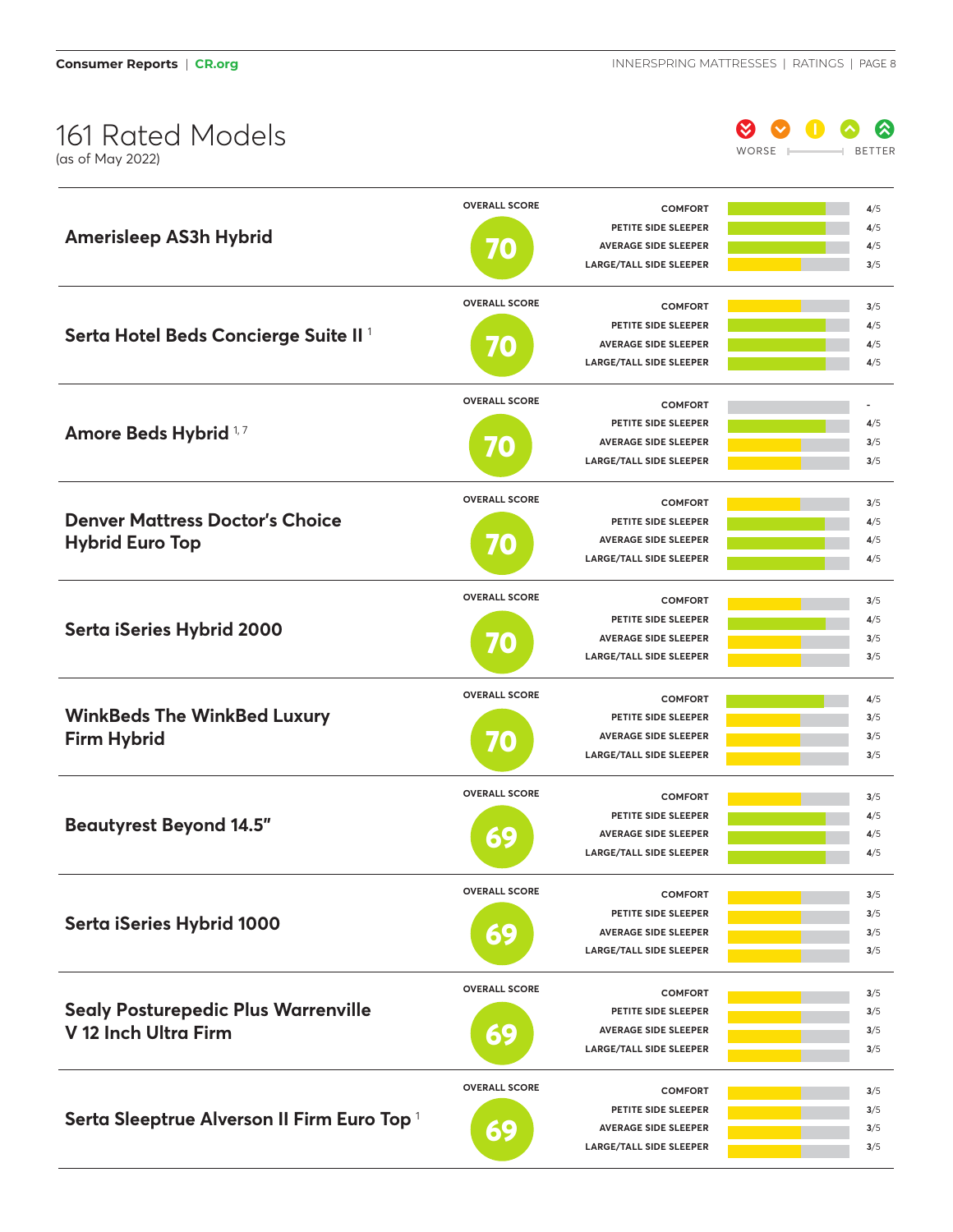

|                                                   | <b>OVERALL SCORE</b> | <b>COMFORT</b>                                                | 3/5        |
|---------------------------------------------------|----------------------|---------------------------------------------------------------|------------|
| <b>Sealy Response Performance Chestnut</b>        |                      | PETITE SIDE SLEEPER                                           | 4/5        |
| Street Cushion Firm <sup>7</sup>                  | 69                   | <b>AVERAGE SIDE SLEEPER</b>                                   | 3/5        |
|                                                   |                      | <b>LARGE/TALL SIDE SLEEPER</b>                                | 3/5        |
|                                                   | <b>OVERALL SCORE</b> | <b>COMFORT</b>                                                |            |
| <b>Eastman House New Yorker Chelsea</b>           |                      | PETITE SIDE SLEEPER                                           | 4/5        |
| Euro Pillow Top <sup>1,7</sup>                    | 69                   | <b>AVERAGE SIDE SLEEPER</b>                                   | 4/5        |
|                                                   |                      | <b>LARGE/TALL SIDE SLEEPER</b>                                | 4/5        |
|                                                   | <b>OVERALL SCORE</b> | <b>COMFORT</b>                                                | 4/5        |
|                                                   |                      | PETITE SIDE SLEEPER                                           | 4/5        |
| <b>Cocoon by Sealy Chill Hybrid</b>               |                      | <b>AVERAGE SIDE SLEEPER</b>                                   | 4/5        |
|                                                   | 69                   | <b>LARGE/TALL SIDE SLEEPER</b>                                | 3/5        |
|                                                   |                      |                                                               |            |
|                                                   | <b>OVERALL SCORE</b> | <b>COMFORT</b>                                                | 3/5        |
| King Koil iBed Element 11"                        |                      | PETITE SIDE SLEEPER                                           | 4/5        |
|                                                   | 69                   | <b>AVERAGE SIDE SLEEPER</b>                                   | 3/5        |
|                                                   |                      | <b>LARGE/TALL SIDE SLEEPER</b>                                | 3/5        |
|                                                   | <b>OVERALL SCORE</b> | <b>COMFORT</b>                                                | 3/5        |
| Serta Perfect Sleeper Sapphire Canyon             |                      | PETITE SIDE SLEEPER                                           | 4/5        |
| 14" Medium                                        | 69                   | <b>AVERAGE SIDE SLEEPER</b>                                   | 4/5        |
|                                                   |                      | <b>LARGE/TALL SIDE SLEEPER</b>                                | 3/5        |
|                                                   | <b>OVERALL SCORE</b> | <b>COMFORT</b>                                                |            |
|                                                   |                      | PETITE SIDE SLEEPER                                           | 4/5        |
| <b>Layla Sleep Hybrid Mattress Soft</b>           | 69                   | <b>AVERAGE SIDE SLEEPER</b>                                   | 3/5        |
|                                                   |                      | <b>LARGE/TALL SIDE SLEEPER</b>                                | 3/5        |
|                                                   |                      |                                                               |            |
|                                                   | <b>OVERALL SCORE</b> | <b>COMFORT</b>                                                | 3/5        |
| <b>Sealy Posturepedic Silver Pine 15"</b>         |                      | PETITE SIDE SLEEPER                                           | 3/5        |
| <b>Medium FX Euro Pillowtop</b>                   | 69                   | <b>AVERAGE SIDE SLEEPER</b>                                   | 3/5        |
|                                                   |                      | <b>LARGE/TALL SIDE SLEEPER</b>                                | 3/5        |
|                                                   | <b>OVERALL SCORE</b> | <b>COMFORT</b>                                                | 3/5        |
| <b>Beautyrest Hybrid BRX3000-IM</b>               |                      | PETITE SIDE SLEEPER                                           | 4/5        |
| Medium Firm 1,7                                   | 68                   | <b>AVERAGE SIDE SLEEPER</b>                                   | 3/5        |
|                                                   |                      | <b>LARGE/TALL SIDE SLEEPER</b>                                | 3/5        |
|                                                   | <b>OVERALL SCORE</b> | <b>COMFORT</b>                                                | 4/5        |
|                                                   |                      | PETITE SIDE SLEEPER                                           | 4/5        |
| Stearns & Foster Lux Estate Rockwell <sup>7</sup> |                      | <b>AVERAGE SIDE SLEEPER</b>                                   | 4/5        |
|                                                   |                      |                                                               |            |
|                                                   | 68                   | <b>LARGE/TALL SIDE SLEEPER</b>                                | 4/5        |
|                                                   |                      |                                                               |            |
|                                                   | <b>OVERALL SCORE</b> | <b>COMFORT</b>                                                | 3/5        |
| <b>Sealy Posturepedic Plus Barrett Court</b>      |                      | PETITE SIDE SLEEPER                                           | 3/5        |
| V 14 Inch Firm                                    | 68                   | <b>AVERAGE SIDE SLEEPER</b><br><b>LARGE/TALL SIDE SLEEPER</b> | 3/5<br>3/5 |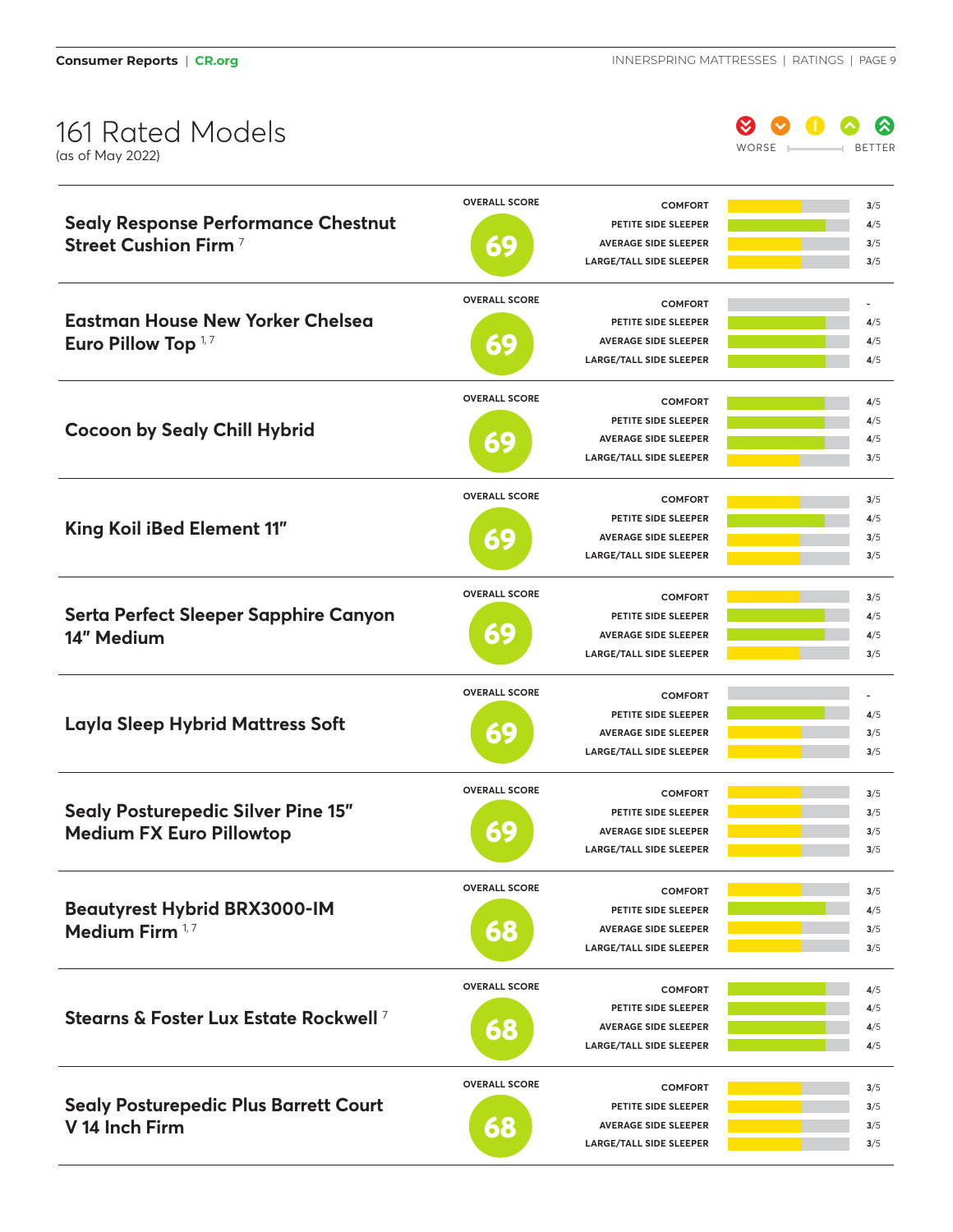(as of May 2022)

0 0 0 0 0 WORSE **BETTER** 

|                                              | <b>OVERALL SCORE</b> | <b>COMFORT</b>                                                | 3/5        |
|----------------------------------------------|----------------------|---------------------------------------------------------------|------------|
| <b>Sealy Response Essentials 10"</b>         |                      | PETITE SIDE SLEEPER                                           | 3/5        |
|                                              | 68                   | <b>AVERAGE SIDE SLEEPER</b>                                   | 3/5        |
|                                              |                      | <b>LARGE/TALL SIDE SLEEPER</b>                                | 3/5        |
|                                              | <b>OVERALL SCORE</b> | <b>COMFORT</b>                                                | 4/5        |
|                                              |                      | PETITE SIDE SLEEPER                                           | 3/5        |
| <b>Kluft Royal Sovereign Liberty Firm</b>    | 68                   | <b>AVERAGE SIDE SLEEPER</b>                                   | 3/5        |
|                                              |                      | <b>LARGE/TALL SIDE SLEEPER</b>                                | 4/5        |
|                                              | <b>OVERALL SCORE</b> | <b>COMFORT</b>                                                | 3/5        |
|                                              |                      | PETITE SIDE SLEEPER                                           | 3/5        |
| <b>Beautyrest Black X-Class 13.5</b>         |                      | <b>AVERAGE SIDE SLEEPER</b>                                   | 3/5        |
|                                              | 68                   | <b>LARGE/TALL SIDE SLEEPER</b>                                | 3/5        |
|                                              |                      |                                                               |            |
|                                              | <b>OVERALL SCORE</b> | <b>COMFORT</b>                                                | 3/5        |
| Kingsdown Passions Imagination <sup>1</sup>  |                      | PETITE SIDE SLEEPER                                           | 4/5        |
|                                              | 68                   | <b>AVERAGE SIDE SLEEPER</b>                                   | 4/5        |
|                                              |                      | <b>LARGE/TALL SIDE SLEEPER</b>                                | 5/5        |
|                                              | <b>OVERALL SCORE</b> | <b>COMFORT</b>                                                | 4/5        |
|                                              |                      | PETITE SIDE SLEEPER                                           | 3/5        |
| <b>Charles P. Rogers Estate SE</b>           | 68                   | <b>AVERAGE SIDE SLEEPER</b>                                   | 3/5        |
|                                              |                      | <b>LARGE/TALL SIDE SLEEPER</b>                                | 4/5        |
|                                              | <b>OVERALL SCORE</b> | <b>COMFORT</b>                                                | 4/5        |
|                                              |                      | PETITE SIDE SLEEPER                                           | 4/5        |
| <b>Helix Sleep Plus</b>                      | 68                   | <b>AVERAGE SIDE SLEEPER</b>                                   | 4/5        |
|                                              |                      | LARGE/TALL SIDE SLEEPER                                       | 4/5        |
|                                              | <b>OVERALL SCORE</b> |                                                               |            |
|                                              |                      | <b>COMFORT</b>                                                | 4/5        |
| <b>Tempur-Pedic Tempur PRObreeze</b>         |                      | PETITE SIDE SLEEPER<br><b>AVERAGE SIDE SLEEPER</b>            | 4/5        |
| 12" Medium                                   | 68                   | <b>LARGE/TALL SIDE SLEEPER</b>                                | 3/5<br>3/5 |
|                                              |                      |                                                               |            |
|                                              | <b>OVERALL SCORE</b> | <b>COMFORT</b>                                                | 3/5        |
| Beautyrest Black K-Class Medium <sup>7</sup> |                      | PETITE SIDE SLEEPER                                           | 4/5        |
|                                              | 67                   | <b>AVERAGE SIDE SLEEPER</b>                                   | 4/5        |
|                                              |                      | <b>LARGE/TALL SIDE SLEEPER</b>                                | 4/5        |
|                                              | <b>OVERALL SCORE</b> | <b>COMFORT</b>                                                | 4/5        |
|                                              |                      | PETITE SIDE SLEEPER                                           | 3/5        |
| Bear Hybrid Luxury Firm 1,7                  | 67                   | <b>AVERAGE SIDE SLEEPER</b>                                   | 4/5        |
|                                              |                      | LARGE/TALL SIDE SLEEPER                                       | 4/5        |
|                                              |                      |                                                               |            |
|                                              |                      |                                                               |            |
|                                              | <b>OVERALL SCORE</b> | <b>COMFORT</b>                                                | 4/5        |
| Tulo Hybrid 12" Firm                         |                      | PETITE SIDE SLEEPER                                           | 4/5        |
|                                              | 67                   | <b>AVERAGE SIDE SLEEPER</b><br><b>LARGE/TALL SIDE SLEEPER</b> | 3/5<br>3/5 |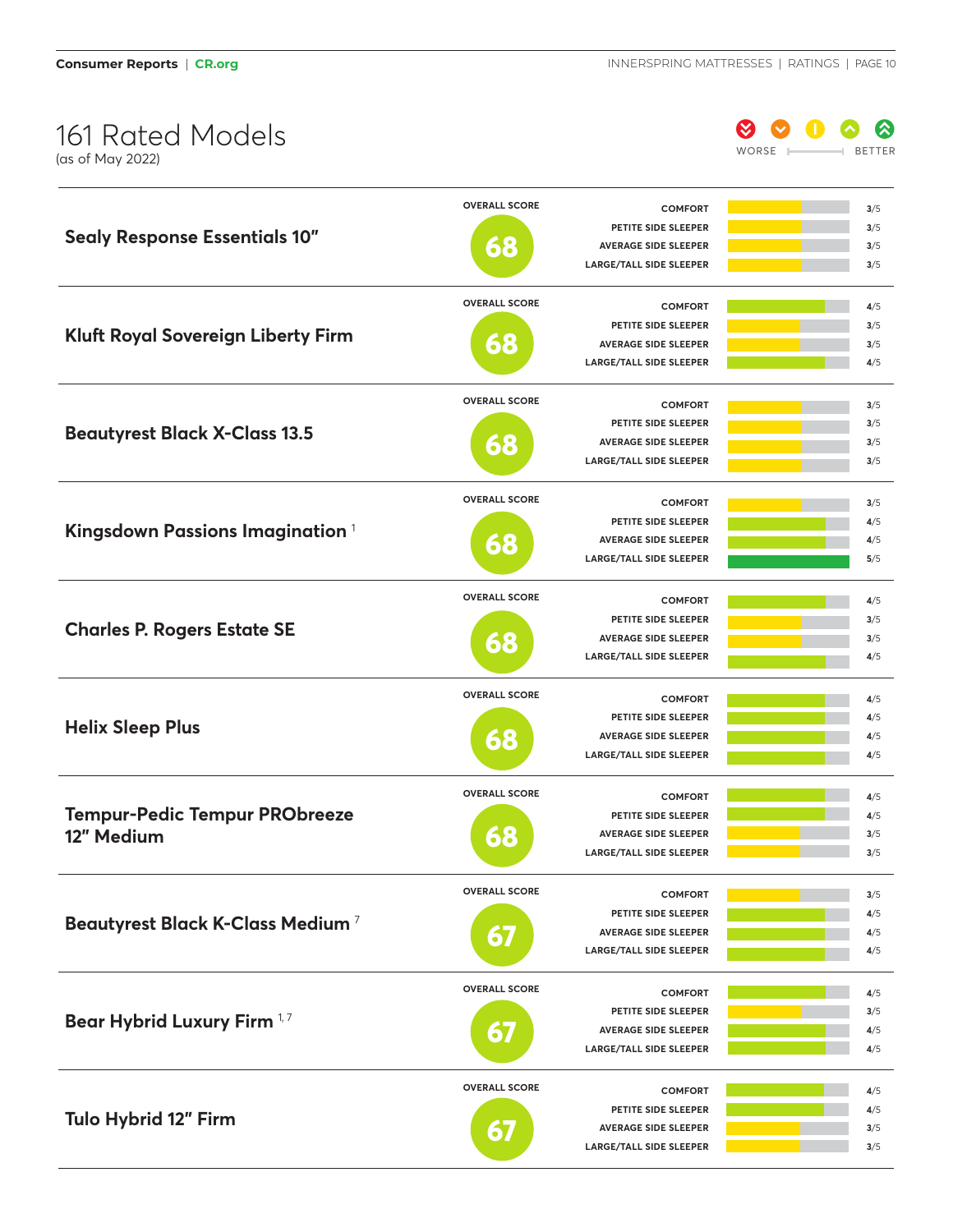

|                                                                                | <b>OVERALL SCORE</b> | <b>COMFORT</b>                                     | 3/5        |
|--------------------------------------------------------------------------------|----------------------|----------------------------------------------------|------------|
|                                                                                |                      | PETITE SIDE SLEEPER                                | 3/5        |
| <b>Sealy Posturepedic Plus Exuberant II</b>                                    | 67                   | <b>AVERAGE SIDE SLEEPER</b>                        | 3/5        |
|                                                                                |                      | <b>LARGE/TALL SIDE SLEEPER</b>                     | 3/5        |
|                                                                                | <b>OVERALL SCORE</b> |                                                    |            |
| <b>Sealy Posturepedic Plus Archer Glen</b>                                     |                      | <b>COMFORT</b>                                     | 3/5        |
|                                                                                |                      | PETITE SIDE SLEEPER<br><b>AVERAGE SIDE SLEEPER</b> | 3/5<br>3/5 |
| V 13 Inch Cushion Firm                                                         | 67                   | <b>LARGE/TALL SIDE SLEEPER</b>                     | 3/5        |
|                                                                                |                      |                                                    |            |
|                                                                                | <b>OVERALL SCORE</b> | <b>COMFORT</b>                                     | 3/5        |
| <b>Beautyrest Silver Adda 4</b>                                                |                      | PETITE SIDE SLEEPER                                | 3/5        |
| Medium Firm 11.75"                                                             | 67                   | <b>AVERAGE SIDE SLEEPER</b>                        | 3/5        |
|                                                                                |                      | <b>LARGE/TALL SIDE SLEEPER</b>                     | 3/5        |
|                                                                                | <b>OVERALL SCORE</b> | <b>COMFORT</b>                                     | 3/5        |
|                                                                                |                      | PETITE SIDE SLEEPER                                | 4/5        |
| Serta iSeries 100 Firm 17                                                      | $\mathbf{\Omega}$    | <b>AVERAGE SIDE SLEEPER</b>                        | 4/5        |
|                                                                                |                      | <b>LARGE/TALL SIDE SLEEPER</b>                     | 3/5        |
|                                                                                |                      |                                                    |            |
|                                                                                | <b>OVERALL SCORE</b> | <b>COMFORT</b>                                     | 3/5        |
| Sealy Posturepedic Cooper Mountain V                                           |                      | PETITE SIDE SLEEPER                                | 3/5        |
|                                                                                | 67                   | <b>AVERAGE SIDE SLEEPER</b>                        | 3/5        |
| Firm Euro Top 14"                                                              |                      | <b>LARGE/TALL SIDE SLEEPER</b>                     | 3/5        |
|                                                                                |                      |                                                    |            |
|                                                                                | <b>OVERALL SCORE</b> |                                                    |            |
|                                                                                |                      | <b>COMFORT</b>                                     | 4/5        |
| <b>Saatva Latex Hybrid</b>                                                     |                      | PETITE SIDE SLEEPER                                | 4/5        |
|                                                                                | 66                   | <b>AVERAGE SIDE SLEEPER</b>                        | 4/5        |
|                                                                                |                      | <b>LARGE/TALL SIDE SLEEPER</b>                     | 3/5        |
|                                                                                | <b>OVERALL SCORE</b> | <b>COMFORT</b>                                     | 4/5        |
|                                                                                |                      | PETITE SIDE SLEEPER                                | 3/5        |
| <b>Tempur-Pedic Tempur-Adapt</b>                                               |                      | <b>AVERAGE SIDE SLEEPER</b>                        | 3/5        |
|                                                                                | 66                   | <b>LARGE/TALL SIDE SLEEPER</b>                     | 3/5        |
|                                                                                |                      |                                                    |            |
|                                                                                | <b>OVERALL SCORE</b> | <b>COMFORT</b>                                     | 3/5        |
| <b>Beautyrest Harmony Lux Carbon</b>                                           |                      | PETITE SIDE SLEEPER                                | 4/5        |
| 13.75" Plush                                                                   | 66                   | <b>AVERAGE SIDE SLEEPER</b>                        | 4/5        |
|                                                                                |                      | <b>LARGE/TALL SIDE SLEEPER</b>                     | 4/5        |
|                                                                                | <b>OVERALL SCORE</b> | <b>COMFORT</b>                                     | 3/5        |
| Sealy Posturepedic Santa Paula V                                               |                      | PETITE SIDE SLEEPER                                | 3/5        |
| Firm Euro Top 13 Inch                                                          | 66                   | <b>AVERAGE SIDE SLEEPER</b>                        | 3/5        |
|                                                                                |                      | <b>LARGE/TALL SIDE SLEEPER</b>                     | 3/5        |
|                                                                                | <b>OVERALL SCORE</b> | <b>COMFORT</b>                                     | 5/5        |
|                                                                                |                      | PETITE SIDE SLEEPER                                |            |
| <b>Intellibed Azure</b><br>Similar to tested model: Intellibed Posture Perfect |                      | <b>AVERAGE SIDE SLEEPER</b>                        | 4/5<br>4/5 |
|                                                                                | 66                   | <b>LARGE/TALL SIDE SLEEPER</b>                     | 4/5        |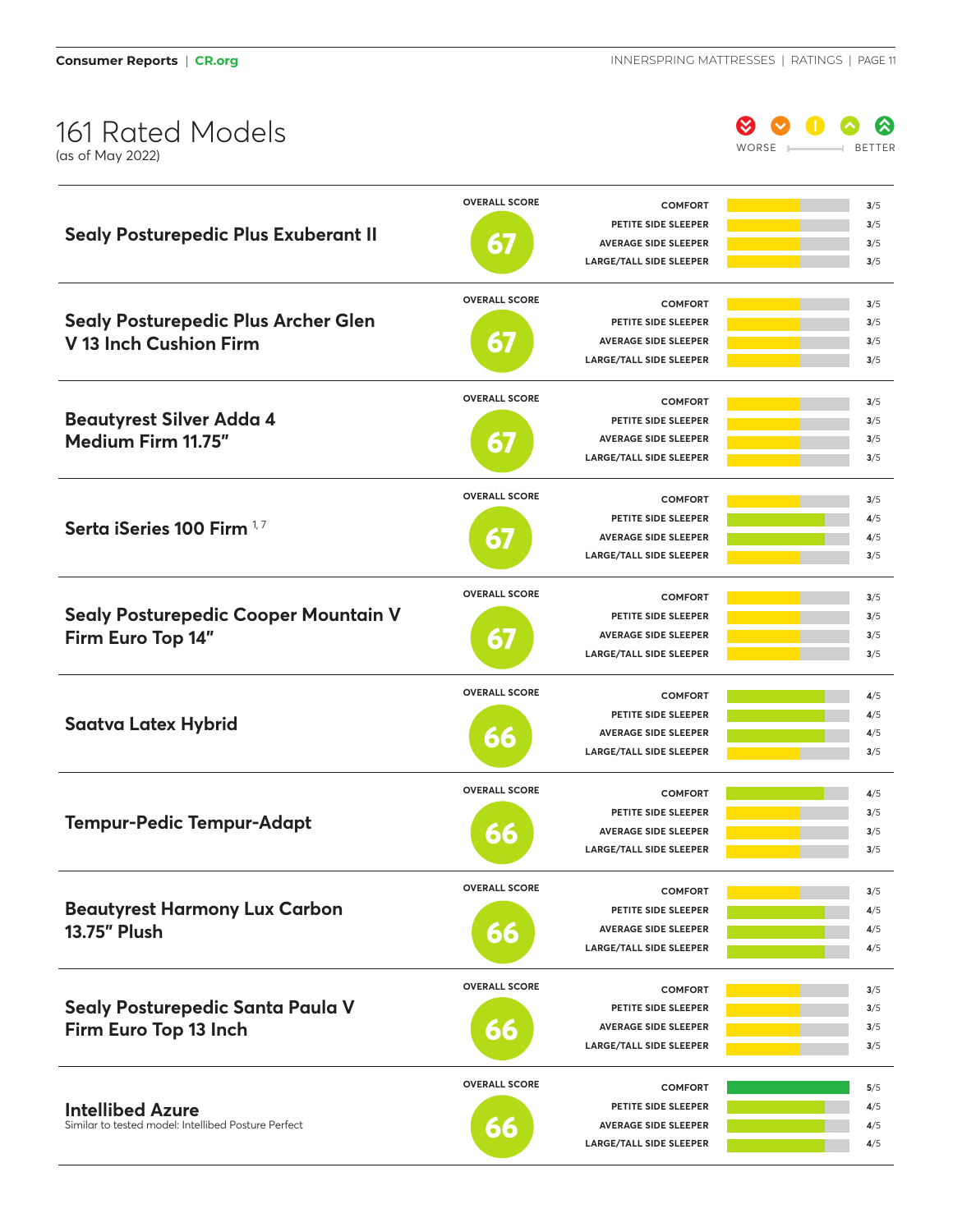**Consumer Reports | CR.org INNERSPRING MATTRESSES | RATINGS | PAGE 12** 

# 161 Rated Models



|                                                | <b>OVERALL SCORE</b>  | <b>COMFORT</b>                 | 3/5 |
|------------------------------------------------|-----------------------|--------------------------------|-----|
|                                                |                       | PETITE SIDE SLEEPER            | 3/5 |
| <b>Ikea Haugsvar Hybrid</b>                    | 66                    | <b>AVERAGE SIDE SLEEPER</b>    | 3/5 |
|                                                |                       | <b>LARGE/TALL SIDE SLEEPER</b> | 3/5 |
|                                                |                       |                                |     |
|                                                | <b>OVERALL SCORE</b>  | <b>COMFORT</b>                 |     |
| <b>Bedgear M3 2.0 Medium Soft</b>              |                       | PETITE SIDE SLEEPER            | 4/5 |
|                                                | 66                    | <b>AVERAGE SIDE SLEEPER</b>    | 3/5 |
|                                                |                       | <b>LARGE/TALL SIDE SLEEPER</b> | 3/5 |
|                                                | <b>OVERALL SCORE</b>  | <b>COMFORT</b>                 | 3/5 |
| <b>Sealy Posturepedic Premium Satisfied II</b> |                       | PETITE SIDE SLEEPER            | 3/5 |
| 14" Cushion Firm Pillow Top                    |                       | <b>AVERAGE SIDE SLEEPER</b>    | 3/5 |
|                                                | 66                    | <b>LARGE/TALL SIDE SLEEPER</b> | 3/5 |
|                                                |                       |                                |     |
|                                                | <b>OVERALL SCORE</b>  | <b>COMFORT</b>                 | 3/5 |
| Sealy to Go 12" Hybrid 7                       |                       | PETITE SIDE SLEEPER            | 4/5 |
|                                                | 66                    | <b>AVERAGE SIDE SLEEPER</b>    | 3/5 |
|                                                |                       | <b>LARGE/TALL SIDE SLEEPER</b> | 3/5 |
|                                                | <b>OVERALL SCORE</b>  | <b>COMFORT</b>                 | 3/5 |
|                                                |                       | PETITE SIDE SLEEPER            | 4/5 |
| <b>Ikea Hjellestad Pillowtop</b>               |                       | <b>AVERAGE SIDE SLEEPER</b>    | 4/5 |
|                                                | 65                    | <b>LARGE/TALL SIDE SLEEPER</b> | 4/5 |
|                                                |                       |                                |     |
|                                                | <b>OVERALL SCORE</b>  | <b>COMFORT</b>                 | 4/5 |
|                                                |                       | PETITE SIDE SLEEPER            | 4/5 |
| Therapedic Agility Hybrid by Therapedic 1,2,7  | 65                    | <b>AVERAGE SIDE SLEEPER</b>    | 4/5 |
|                                                |                       | <b>LARGE/TALL SIDE SLEEPER</b> | 4/5 |
|                                                | <b>OVERALL SCORE</b>  |                                |     |
|                                                |                       | <b>COMFORT</b>                 | 4/5 |
| <b>DreamCloud Luxury Hybrid</b>                |                       | PETITE SIDE SLEEPER            | 3/5 |
|                                                | 65                    | <b>AVERAGE SIDE SLEEPER</b>    | 3/5 |
|                                                |                       | <b>LARGE/TALL SIDE SLEEPER</b> | 3/5 |
|                                                | <b>OVERALL SCORE</b>  | <b>COMFORT</b>                 | 4/5 |
| <b>Sleep Innovations Hudson Queen 12-Inch</b>  |                       | PETITE SIDE SLEEPER            | 4/5 |
| <b>Hybrid Memory Foam and Innerspring</b>      | $\mathbf{E}$          | <b>AVERAGE SIDE SLEEPER</b>    | 4/5 |
|                                                |                       | <b>LARGE/TALL SIDE SLEEPER</b> | 4/5 |
|                                                |                       |                                |     |
|                                                | <b>OVERALL SCORE</b>  | <b>COMFORT</b>                 | 3/5 |
| <b>Spring Air Isabella</b>                     |                       | PETITE SIDE SLEEPER            | 4/5 |
|                                                | $\bullet$ ) $\bullet$ | <b>AVERAGE SIDE SLEEPER</b>    | 4/5 |
|                                                |                       | <b>LARGE/TALL SIDE SLEEPER</b> | 4/5 |
|                                                | <b>OVERALL SCORE</b>  | <b>COMFORT</b>                 | 4/5 |
| The Original Mattress Factory Orthopedic       |                       | PETITE SIDE SLEEPER            | 4/5 |
| <b>Premier Super Pillow Top</b>                |                       | <b>AVERAGE SIDE SLEEPER</b>    | 4/5 |
|                                                | 65                    | <b>LARGE/TALL SIDE SLEEPER</b> | 4/5 |
|                                                |                       |                                |     |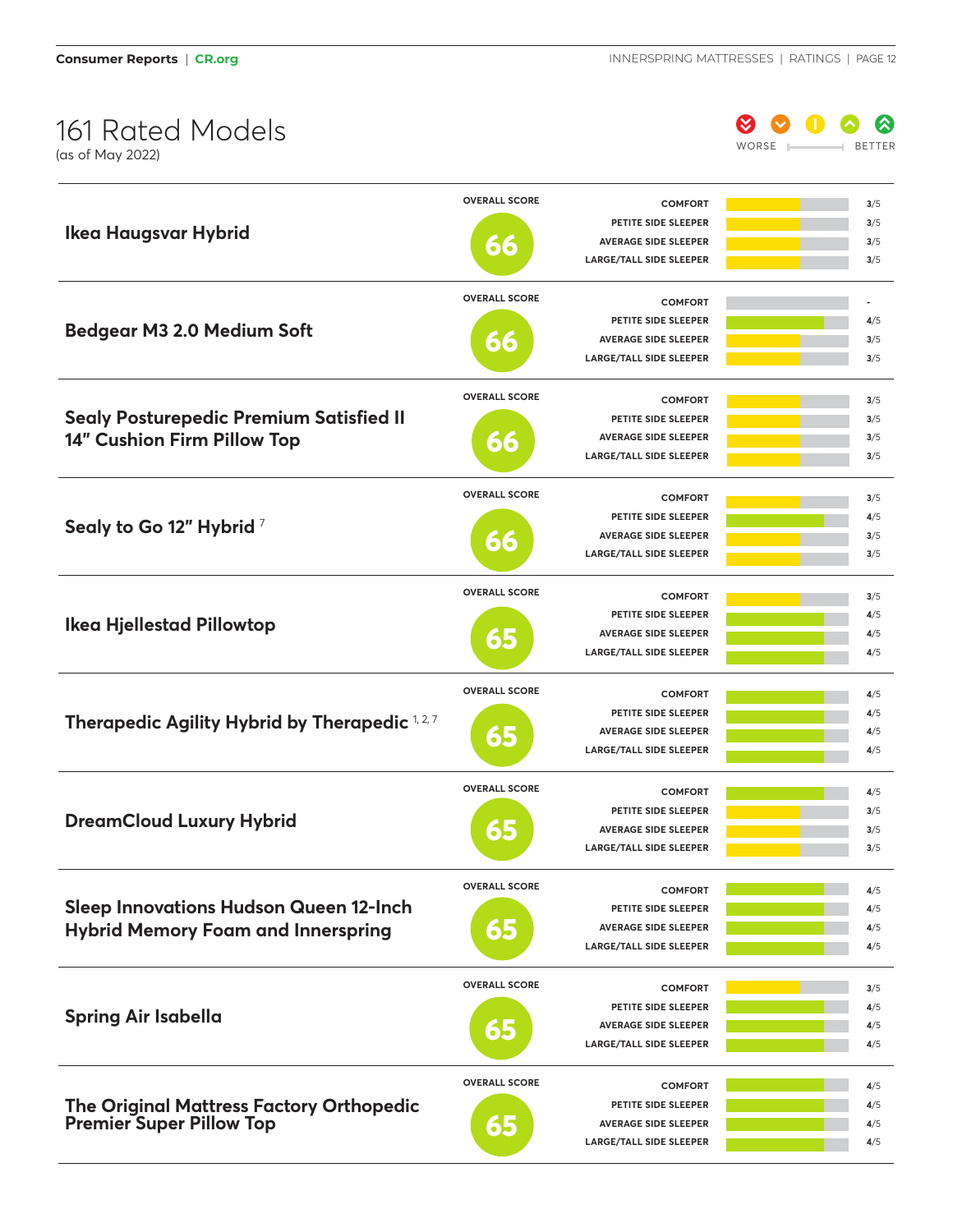

| <b>Beautyrest PressureSmart Lux</b>             | <b>OVERALL SCORE</b> | <b>COMFORT</b>                 | 3/5        |
|-------------------------------------------------|----------------------|--------------------------------|------------|
|                                                 |                      | PETITE SIDE SLEEPER            | 4/5        |
| <b>Medium Pillowtop</b>                         | $\mathbf{E}$         | <b>AVERAGE SIDE SLEEPER</b>    | 4/5        |
|                                                 |                      | <b>LARGE/TALL SIDE SLEEPER</b> | 4/5        |
| Beautyrest Hybrid BRX1000-C <sup>17</sup>       | <b>OVERALL SCORE</b> | <b>COMFORT</b>                 | 3/5        |
|                                                 |                      | PETITE SIDE SLEEPER            | 3/5        |
|                                                 |                      | <b>AVERAGE SIDE SLEEPER</b>    | 3/5        |
|                                                 | 6Z                   | <b>LARGE/TALL SIDE SLEEPER</b> | 3/5        |
|                                                 | <b>OVERALL SCORE</b> |                                |            |
|                                                 |                      | <b>COMFORT</b>                 | 4/5        |
| Nest Bedding Hybrid Latex <sup>2</sup>          |                      | PETITE SIDE SLEEPER            | 3/5        |
|                                                 | 64                   | <b>AVERAGE SIDE SLEEPER</b>    | 3/5        |
|                                                 |                      | <b>LARGE/TALL SIDE SLEEPER</b> | 3/5        |
|                                                 | <b>OVERALL SCORE</b> | <b>COMFORT</b>                 | 4/5        |
|                                                 |                      | PETITE SIDE SLEEPER            | 3/5        |
| <b>GhostBed Flex Hybrid</b>                     | 64                   | <b>AVERAGE SIDE SLEEPER</b>    | 4/5        |
|                                                 |                      | <b>LARGE/TALL SIDE SLEEPER</b> | 4/5        |
|                                                 | <b>OVERALL SCORE</b> | <b>COMFORT</b>                 | 4/5        |
|                                                 |                      | PETITE SIDE SLEEPER            | 4/5        |
| Brooklyn Bedding Aurora Medium <sup>7</sup>     | 64                   | <b>AVERAGE SIDE SLEEPER</b>    | 4/5        |
|                                                 |                      | <b>LARGE/TALL SIDE SLEEPER</b> | 3/5        |
|                                                 |                      |                                |            |
|                                                 | <b>OVERALL SCORE</b> | <b>COMFORT</b>                 |            |
| Idle Sleep Hybrid Two Sided Luxury Firm         |                      | PETITE SIDE SLEEPER            | 4/5        |
|                                                 | 64                   | <b>AVERAGE SIDE SLEEPER</b>    | 3/5        |
|                                                 |                      | <b>LARGE/TALL SIDE SLEEPER</b> | 3/5        |
|                                                 | <b>OVERALL SCORE</b> | <b>COMFORT</b>                 | 3/5        |
|                                                 |                      | PETITE SIDE SLEEPER            | 3/5        |
| Sealy Hidden Lake Pillowtop <sup>1</sup>        | 64                   | <b>AVERAGE SIDE SLEEPER</b>    | 3/5        |
|                                                 |                      | <b>LARGE/TALL SIDE SLEEPER</b> | 3/5        |
|                                                 | <b>OVERALL SCORE</b> | <b>COMFORT</b>                 |            |
| <b>Spring Air Four Seasons Back Supporter</b>   |                      | PETITE SIDE SLEEPER            | 3/5<br>3/5 |
|                                                 | 53                   | <b>AVERAGE SIDE SLEEPER</b>    |            |
| <b>Spring Dreams Double Sided Plush 13 Inch</b> |                      | LARGE/TALL SIDE SLEEPER        | 3/5<br>3/5 |
|                                                 |                      |                                |            |
|                                                 | <b>OVERALL SCORE</b> | <b>COMFORT</b>                 | 3/5        |
| <b>Beautyrest Black C-Class 13.75" Medium</b>   |                      | PETITE SIDE SLEEPER            | 4/5        |
|                                                 | 63                   | <b>AVERAGE SIDE SLEEPER</b>    | 4/5        |
|                                                 |                      | <b>LARGE/TALL SIDE SLEEPER</b> | 4/5        |
|                                                 | <b>OVERALL SCORE</b> | <b>COMFORT</b>                 | 3/5        |
| <b>Ashley Sleep Loft and Madison Cushion</b>    |                      | PETITE SIDE SLEEPER            | 4/5        |
| <b>Firm Pillow Top</b>                          | 63                   | <b>AVERAGE SIDE SLEEPER</b>    | 4/5        |
|                                                 |                      | LARGE/TALL SIDE SLEEPER        | 4/5        |
|                                                 |                      |                                |            |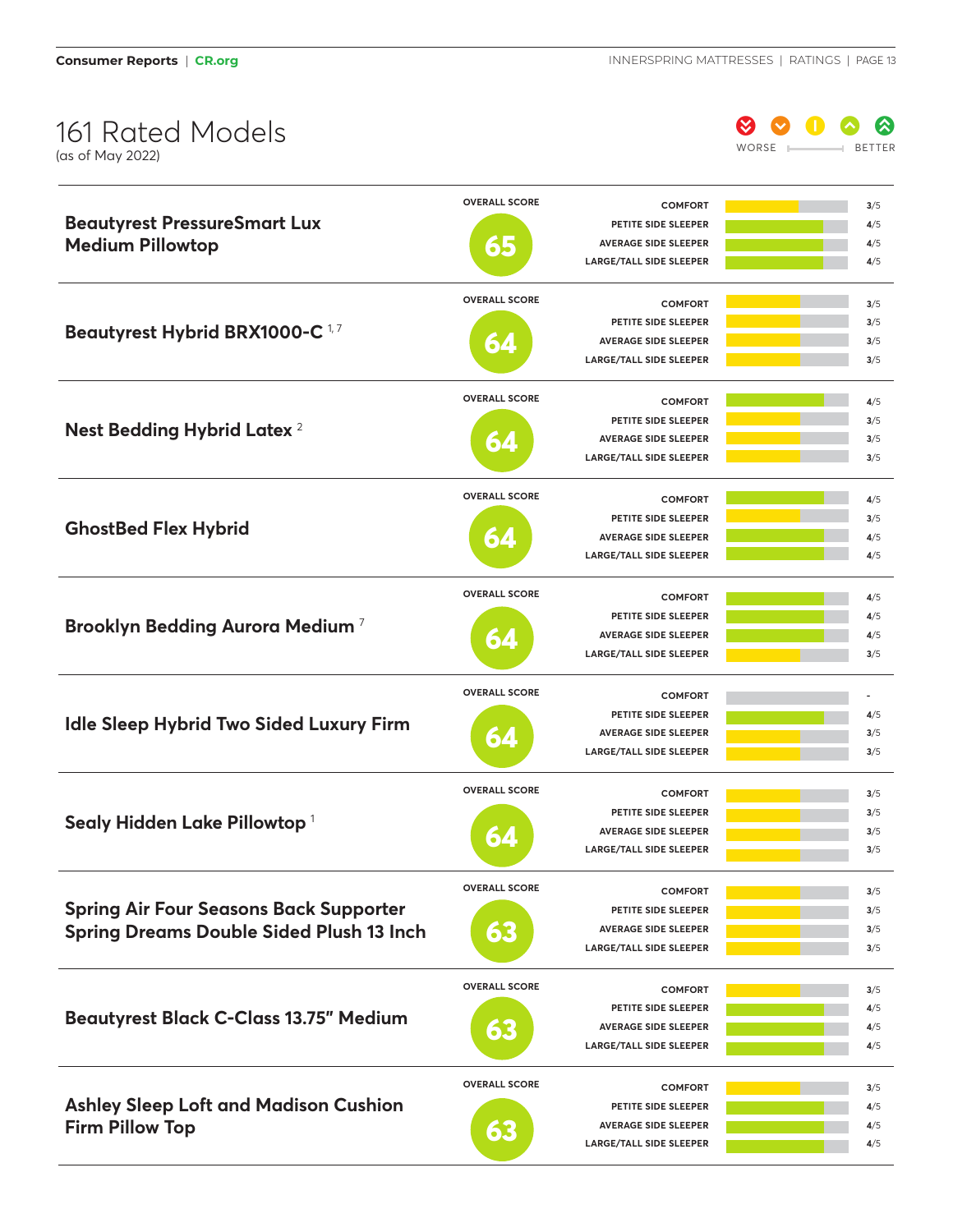

|                                               | <b>OVERALL SCORE</b> | <b>COMFORT</b>                 | 3/5        |
|-----------------------------------------------|----------------------|--------------------------------|------------|
| <b>Sealy Posturepedic Shore Drive LTD</b>     |                      | PETITE SIDE SLEEPER            | 3/5        |
| Extra Firm <sup>1</sup>                       | ōЕ                   | <b>AVERAGE SIDE SLEEPER</b>    | 3/5        |
|                                               |                      | <b>LARGE/TALL SIDE SLEEPER</b> | 3/5        |
|                                               | <b>OVERALL SCORE</b> | <b>COMFORT</b>                 |            |
| <b>Tempur-Pedic Tempur-ProADAPT</b>           |                      | PETITE SIDE SLEEPER            | 4/5<br>3/5 |
|                                               |                      | <b>AVERAGE SIDE SLEEPER</b>    | 3/5        |
| Medium Hybrid <sup>7</sup>                    | 66                   | <b>LARGE/TALL SIDE SLEEPER</b> | 3/5        |
|                                               |                      |                                |            |
|                                               | <b>OVERALL SCORE</b> | <b>COMFORT</b>                 | 4/5        |
| <b>Charles P. Rogers St. Regis Pillowtop</b>  |                      | PETITE SIDE SLEEPER            | 3/5        |
| <b>Natural Latex</b>                          | 52                   | <b>AVERAGE SIDE SLEEPER</b>    | 3/5        |
|                                               |                      | <b>LARGE/TALL SIDE SLEEPER</b> | 3/5        |
|                                               | <b>OVERALL SCORE</b> | <b>COMFORT</b>                 |            |
|                                               |                      | PETITE SIDE SLEEPER            | 3/5        |
| <b>Renue 12" Medium Hybrid Mattress</b>       | $\circ)$             | <b>AVERAGE SIDE SLEEPER</b>    | 3/5        |
|                                               |                      | <b>LARGE/TALL SIDE SLEEPER</b> | 3/5        |
|                                               | <b>OVERALL SCORE</b> | <b>COMFORT</b>                 | 3/5        |
| Serta Perfect Sleeper Select Kleinmon II      |                      | PETITE SIDE SLEEPER            | 4/5        |
| 13.25" Firm Pillow mfi134243 <sup>1</sup>     |                      | <b>AVERAGE SIDE SLEEPER</b>    | 3/5        |
|                                               | 62                   | <b>LARGE/TALL SIDE SLEEPER</b> | 3/5        |
|                                               |                      |                                |            |
|                                               | <b>OVERALL SCORE</b> | <b>COMFORT</b>                 | 3/5        |
| <b>Beautyrest Silver BRS900-TSS Luxury</b>    |                      | PETITE SIDE SLEEPER            | 3/5        |
| Pillowtop Medium <sup>1</sup>                 | 62                   | <b>AVERAGE SIDE SLEEPER</b>    | 3/5        |
|                                               |                      | LARGE/TALL SIDE SLEEPER        | 3/5        |
|                                               | <b>OVERALL SCORE</b> | <b>COMFORT</b>                 | 3/5        |
| <b>Sealy Posturepedic Hybrid Paterson</b>     |                      | PETITE SIDE SLEEPER            | 3/5        |
| 12" Medium                                    |                      | <b>AVERAGE SIDE SLEEPER</b>    | 3/5        |
|                                               |                      | LARGE/TALL SIDE SLEEPER        | 3/5        |
|                                               | <b>OVERALL SCORE</b> | <b>COMFORT</b>                 |            |
| <b>The Original Mattress Factory</b>          |                      | PETITE SIDE SLEEPER            | 4/5<br>3/5 |
|                                               |                      | <b>AVERAGE SIDE SLEEPER</b>    | 4/5        |
| <b>Orthopedic Luxury Firm</b>                 | $\bullet$ $\prime$   | <b>LARGE/TALL SIDE SLEEPER</b> | 4/5        |
|                                               |                      |                                |            |
|                                               | <b>OVERALL SCORE</b> | <b>COMFORT</b>                 | 3/5        |
| Ashley Sleep Anniversary Edition <sup>1</sup> |                      | PETITE SIDE SLEEPER            | 3/5        |
|                                               | 62                   | <b>AVERAGE SIDE SLEEPER</b>    | 3/5        |
|                                               |                      | LARGE/TALL SIDE SLEEPER        | 3/5        |
|                                               | <b>OVERALL SCORE</b> | <b>COMFORT</b>                 | 3/5        |
|                                               |                      | PETITE SIDE SLEEPER            | 3/5        |
| <b>Sealy Ashcreek Medium</b>                  |                      | <b>AVERAGE SIDE SLEEPER</b>    | 3/5        |
|                                               | $\bullet$ )          | LARGE/TALL SIDE SLEEPER        | 3/5        |
|                                               |                      |                                |            |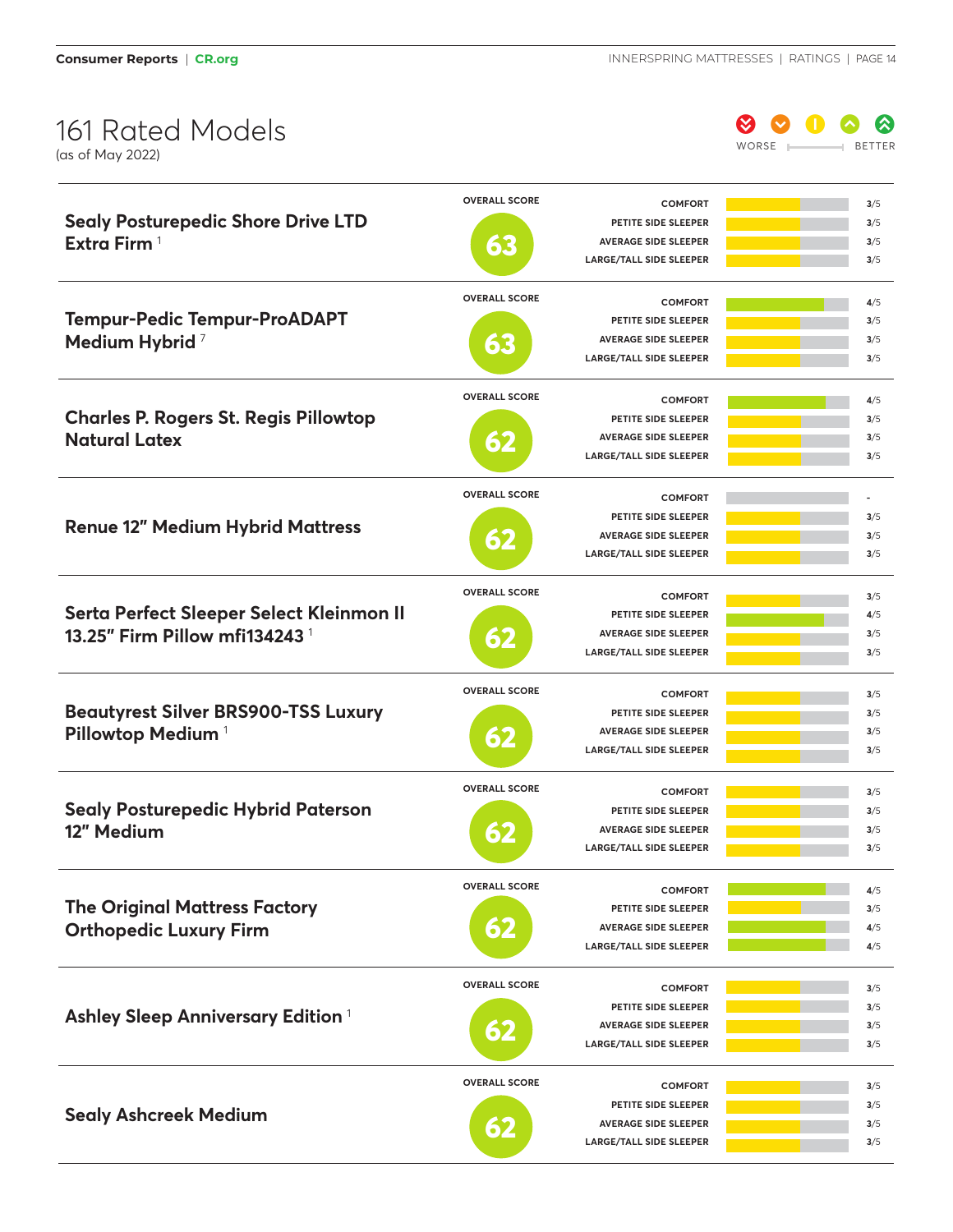

|                                                  | <b>OVERALL SCORE</b> | <b>COMFORT</b>                                                |            |
|--------------------------------------------------|----------------------|---------------------------------------------------------------|------------|
|                                                  |                      | PETITE SIDE SLEEPER                                           | 4/5        |
| <b>Idle Sleep Hybrid Two Sided Medium</b>        |                      | <b>AVERAGE SIDE SLEEPER</b>                                   | 3/5        |
|                                                  | 61                   | <b>LARGE/TALL SIDE SLEEPER</b>                                | 3/5        |
|                                                  |                      |                                                               |            |
|                                                  | <b>OVERALL SCORE</b> | <b>COMFORT</b>                                                | 3/5        |
| <b>Sealy Response Performance 14-inch</b>        |                      | PETITE SIDE SLEEPER                                           | 3/5        |
| <b>Cushion Firm Euro Pillow Top</b>              |                      | <b>AVERAGE SIDE SLEEPER</b>                                   | 3/5        |
|                                                  |                      | <b>LARGE/TALL SIDE SLEEPER</b>                                | 3/5        |
|                                                  |                      |                                                               |            |
|                                                  | <b>OVERALL SCORE</b> | <b>COMFORT</b>                                                | 3/5        |
| <b>Restonic Scott Living by Restonic</b>         |                      | PETITE SIDE SLEEPER                                           | 4/5        |
| Cascade Eurotop <sup>1</sup>                     |                      | <b>AVERAGE SIDE SLEEPER</b>                                   | 4/5        |
|                                                  |                      | <b>LARGE/TALL SIDE SLEEPER</b>                                | 3/5        |
|                                                  |                      |                                                               |            |
|                                                  | <b>OVERALL SCORE</b> | <b>COMFORT</b>                                                | 4/5        |
| Linenspa 12 Inch Gel                             |                      | PETITE SIDE SLEEPER                                           | 4/5        |
| Memory Foam Hybrid <sup>1,7</sup>                |                      | <b>AVERAGE SIDE SLEEPER</b>                                   | 3/5        |
|                                                  |                      | <b>LARGE/TALL SIDE SLEEPER</b>                                | 3/5        |
|                                                  |                      |                                                               |            |
|                                                  | <b>OVERALL SCORE</b> | <b>COMFORT</b>                                                | 4/5        |
|                                                  |                      | PETITE SIDE SLEEPER                                           | 4/5        |
| <b>GhostBed 3D Matrix Hybrid</b>                 |                      | <b>AVERAGE SIDE SLEEPER</b>                                   | 4/5        |
|                                                  |                      | <b>LARGE/TALL SIDE SLEEPER</b>                                | 4/5        |
|                                                  |                      |                                                               |            |
|                                                  | <b>OVERALL SCORE</b> | <b>COMFORT</b>                                                | 3/5        |
|                                                  |                      | PETITE SIDE SLEEPER                                           | 3/5        |
| Serta Azure Bay 12" Medium                       |                      | <b>AVERAGE SIDE SLEEPER</b>                                   | 3/5        |
|                                                  |                      | <b>LARGE/TALL SIDE SLEEPER</b>                                | 3/5        |
|                                                  |                      |                                                               |            |
|                                                  | <b>OVERALL SCORE</b> | <b>COMFORT</b>                                                | 3/5        |
| <b>Sleepy's Hush 11" Pillow Top Encased Coil</b> |                      | PETITE SIDE SLEEPER                                           | 3/5        |
| Mattress mfi126012 <sup>1,7</sup>                |                      | <b>AVERAGE SIDE SLEEPER</b>                                   | 4/5        |
|                                                  |                      | <b>LARGE/TALL SIDE SLEEPER</b>                                | 4/5        |
|                                                  |                      |                                                               |            |
|                                                  | <b>OVERALL SCORE</b> |                                                               |            |
|                                                  |                      | <b>COMFORT</b>                                                |            |
| <b>SpineAlign Luxury Hybrid Medium</b>           | $\bullet$            | PETITE SIDE SLEEPER                                           | 4/5        |
|                                                  |                      | <b>AVERAGE SIDE SLEEPER</b>                                   | 4/5        |
|                                                  |                      | <b>LARGE/TALL SIDE SLEEPER</b>                                | 3/5        |
|                                                  | <b>OVERALL SCORE</b> | <b>COMFORT</b>                                                | 5/5        |
|                                                  |                      |                                                               |            |
| <b>Avocado Organic Luxury Plush</b>              | $\bullet$            | PETITE SIDE SLEEPER                                           | 4/5        |
| Medium Soft 15"                                  | • >                  | <b>AVERAGE SIDE SLEEPER</b><br><b>LARGE/TALL SIDE SLEEPER</b> | 4/5<br>4/5 |
|                                                  |                      |                                                               |            |
|                                                  | <b>OVERALL SCORE</b> | <b>COMFORT</b>                                                | 3/5        |
|                                                  |                      | PETITE SIDE SLEEPER                                           | 3/5        |
| <b>Allswell Brick Hybrid</b>                     | $\bullet$            | <b>AVERAGE SIDE SLEEPER</b>                                   | 3/5        |
|                                                  |                      | LARGE/TALL SIDE SLEEPER                                       | 3/5        |